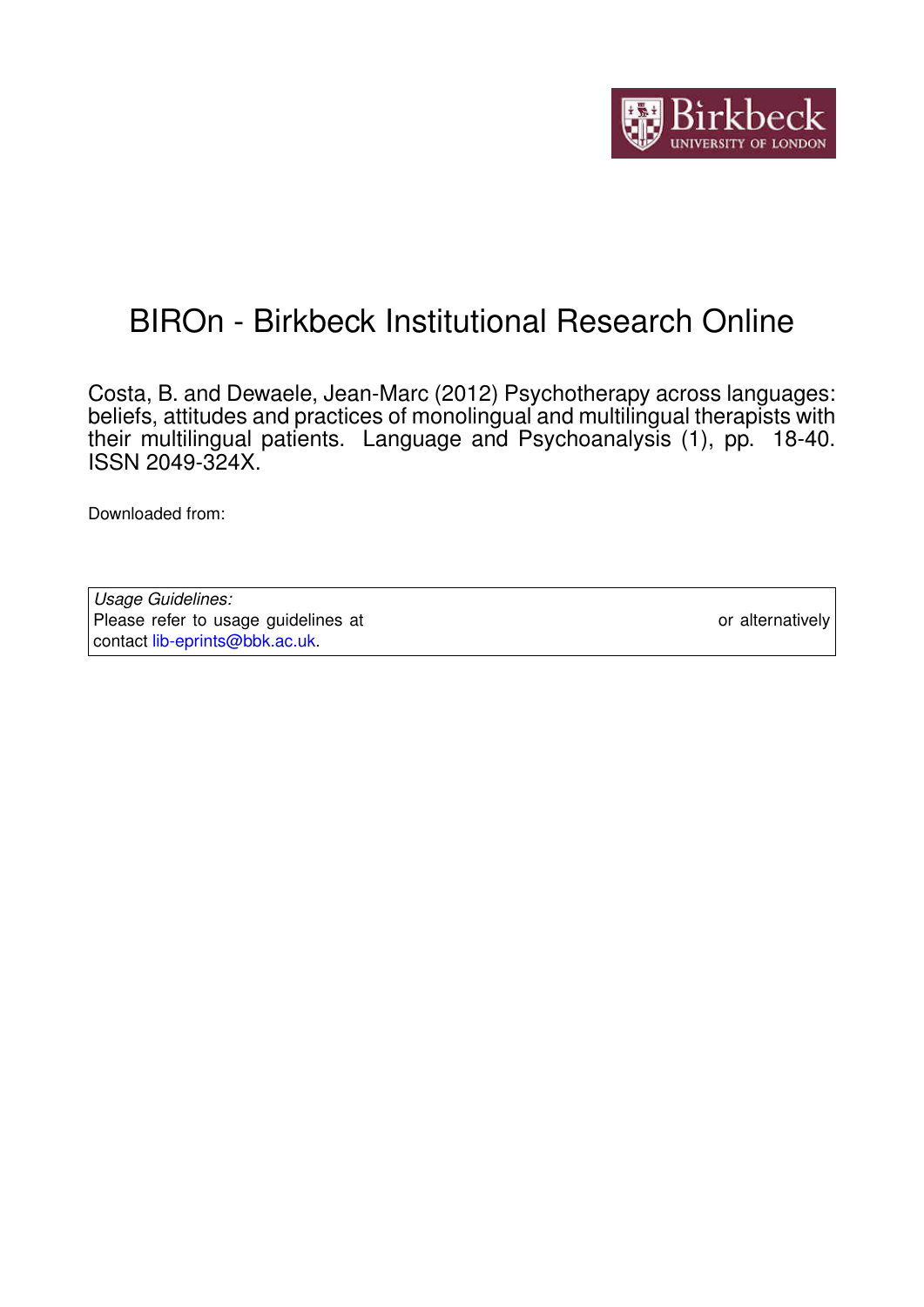

# **[BIROn](http://eprints.bbk.ac.uk/irstats.cgi)** - Birkbeck Institutional Research Online

Enabling open access to Birkbeck's published research output

Psychotherapy across languages: beliefs, attitudes and practices of monolingual and multilingual therapists with their multilingual patients

### **Journal Article**

<http://eprints.bbk.ac.uk/5275>

Version: Published (Refereed)

#### **Citation:**

Costa, B.; Dewaele, J.-M. (2012) Psychotherapy across languages: beliefs, attitudes and practices of monolingual and multilingual therapists with their multilingual patients *Language and Psychoanalysis* 1, pp.18-40

*© 2012* Language and Psychoanalysis

[Publisher Version](http://www.language-and-psychoanalysis.com/contents.html)

All articles available through Birkbeck ePrints are protected by intellectual property law, including copyright law. Any use made of the contents should comply with the relevant law.

[Deposit Guide](http://eprints.bbk.ac.uk/deposit_guide.html)

\_\_\_\_\_\_\_\_\_\_\_\_\_\_\_\_\_\_\_\_\_\_\_\_\_\_\_\_\_\_\_\_\_\_\_\_\_\_\_\_\_\_\_\_\_\_\_\_\_\_\_\_\_\_\_\_\_\_\_\_\_\_

\_\_\_\_\_\_\_\_\_\_\_\_\_\_\_\_\_\_\_\_\_\_\_\_\_\_\_\_\_\_\_\_\_\_\_\_\_\_\_\_\_\_\_\_\_\_\_\_\_\_\_\_\_\_\_\_\_\_\_\_\_\_

Contact: [lib-eprints@bbk.ac.uk](mailto:lib-eprints@bbk.ac.uk)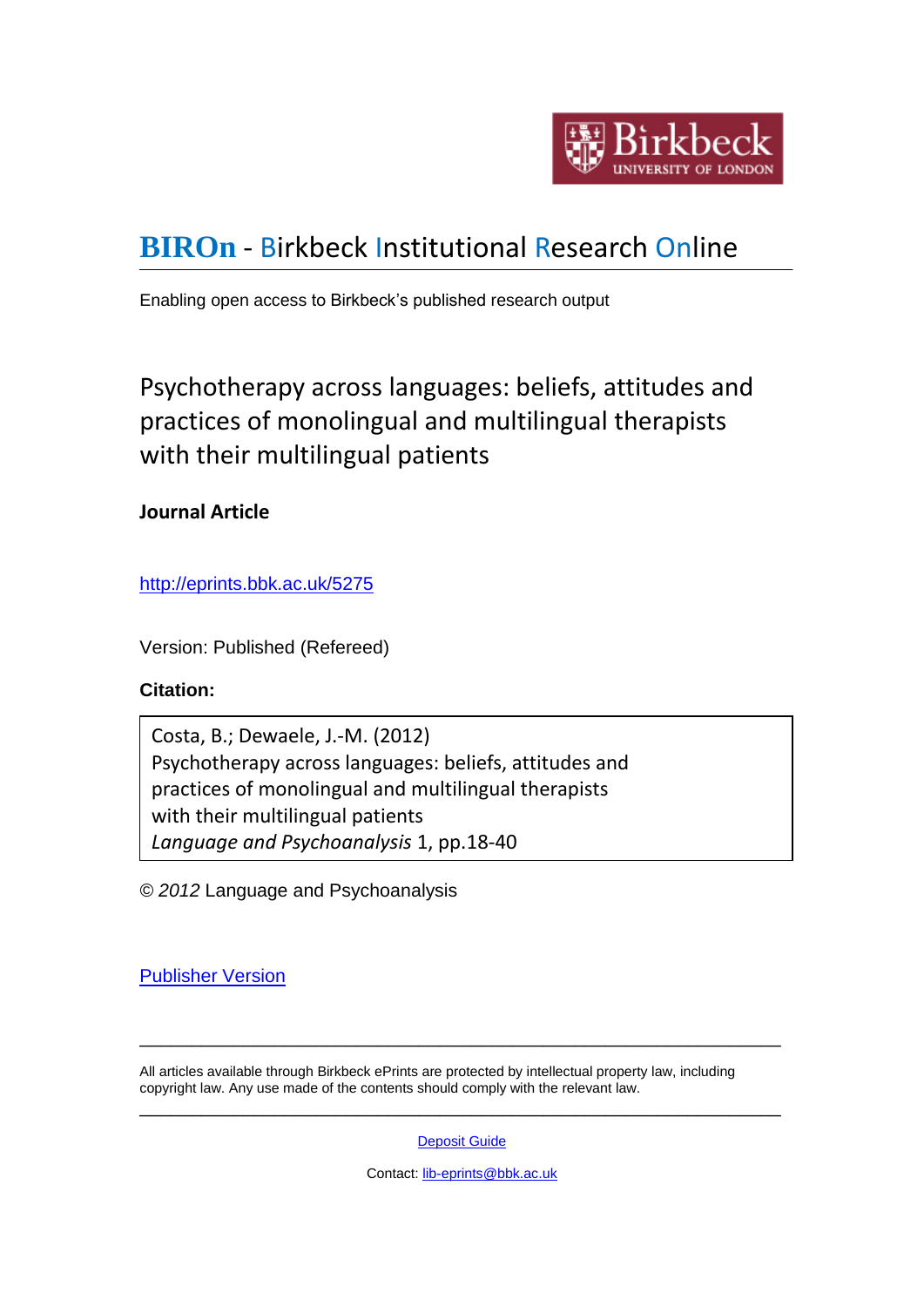## **Psychotherapy across Languages: beliefs, attitudes and practices of monolingual and multilingual therapists with their multilingual patients**

Beverley Costa<sup>1</sup> Mothertongue

Jean-Marc Dewaele *University of London*

#### **Abstract**

The present study investigates beliefs, attitudes and practices of 101 monolingual and multilingual therapists in their interactions with multilingual patients. We adopted a mixed-method approach, using an on-line questionnaire with 27 closed questions which were analysed quantitatively and informed questions in interviews with one monolingual and two multilingual therapists. A principal component analysis yielded a four-factor solution accounting for 41% of the variance. The first dimension, which explained 17% of variance, reflects therapists' attunement towards their bilingual patients (i.e., attunement versus collusion). Further analysis showed that the 18 monolingual therapists differed significantly from their 83 bi- or multilingual peers on this dimension. The follow up interviews confirmed this result. Recommendations based on these findings are made for psychotherapy training and supervision to attend to a range of issues including: the psychological and therapeutic functions of multi/bilingualism; practice in making formulations in different languages; the creative therapeutic potential of the language gap.

## **Introduction**

 $\overline{a}$ 

Migration, acculturation processes, living with plural worldviews and identities and communicating across languages are all experiences which permeate contemporary communities. Increasingly, people are moving across borders in pursuit of work, safety and refuge. An inevitable consequence of this is that there are many people accessing services, including counselling and psychotherapy services, who do not speak the official language of the country in which they find themselves. In London alone it is estimated that over 300 languages are spoken by schoolchildren (Burck, 2004, p. 315). To complement this, the number of multilingual people training to be therapists has increased in recent years. The current data does not present a very clear picture but where organizations keep data on therapists' multilingualism, the current situation (2012) for active members registered with the United Kingdom Council for Psychotherapy, for

<sup>&</sup>lt;sup>1</sup> Correspondence concerning this article should be addressed to Beverley Costa. E‐mail:
Beverley@mothertongue.org.uk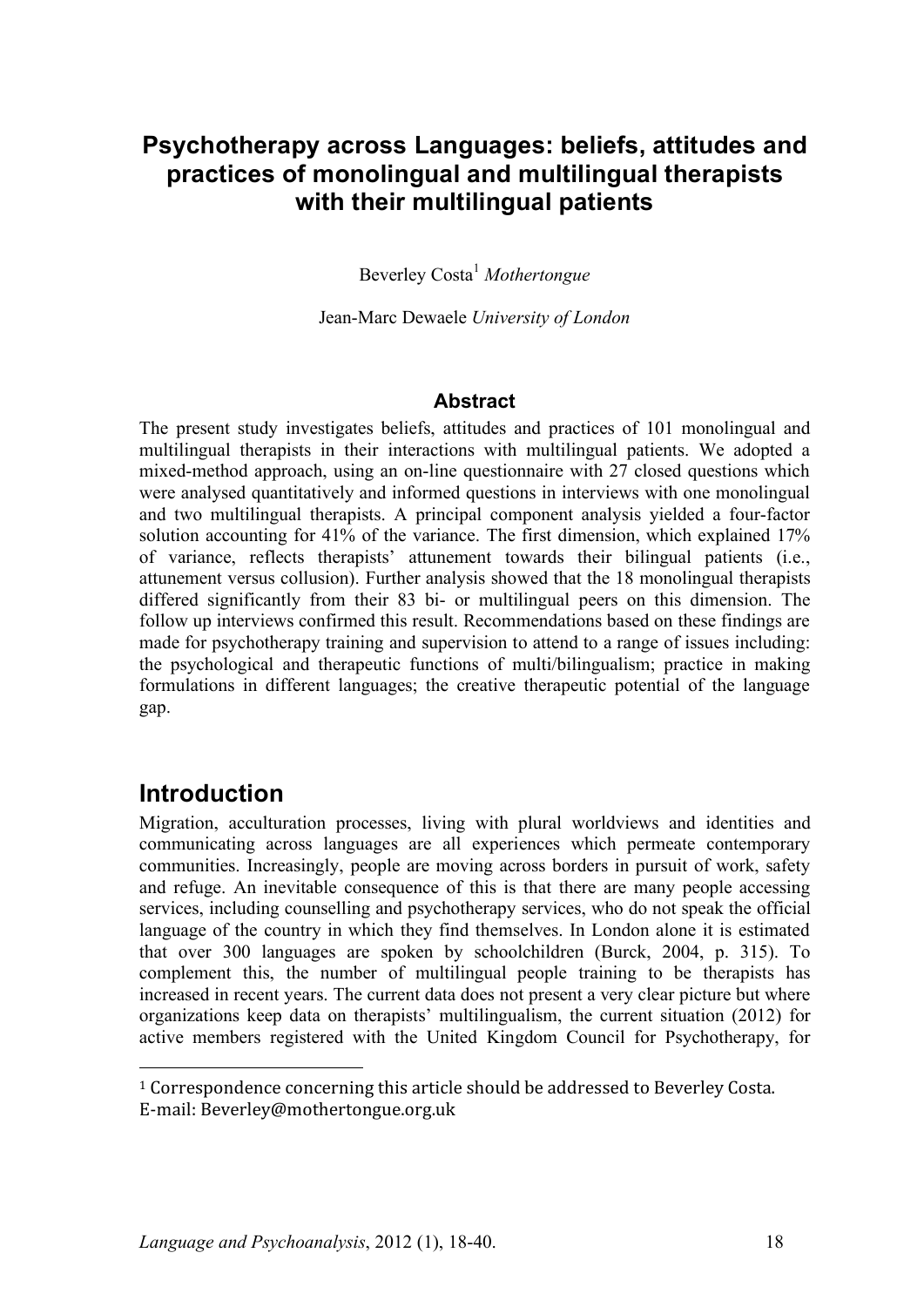example, shows that 1,298 are able to conduct therapy in more than one language out of a total active membership of 7,085*.* For the purposes of this paper, we use Li Wei's (2000) definition of the term bilingual, namely "describ[ing] someone with the possession of two languages" (p. 7), but he also states that it can cover any number of languages. We do not make a distinction between bi- and multilinguals, so all speakers of more than one language will be included in the category of the multilingual. We use the terms "client" and "patient" to refer to the users of mental health clinical services.

Increasingly therapists are becoming aware of the psychotherapeutic implications of being multilingual both for the patient and for the therapist. It is an area that straddles the disciplines of psychotherapy and linguistics. This research paper attempts to reflect this by adopting a multi-disciplinary approach: the researchers are from the two different disciplines of Applied Linguistics and Psychotherapy. Although there is increasing interest, the role of language in therapy for multilingual patients and for multilingual therapists has attracted relatively little investigation compared with the amount of interest dedicated to the role of culture in therapy. It is, of course, difficult to separate out language from culture but the aim of this research is to focus as closely as possible on language. This is an area which merits attention and consideration not least because many therapists may share Perez Foster's (1998) early concerns that work in English with non native English speakers could be: "a pseudotherapy" which simply sides with the patient's resistance to the mother tongue and the mother era, or a "quasitherapy" where the essential material is lost in the complex cognitive traffic of bilingualism…" (p. 202). Some therapists may not even consider this as a potential issue and will not address their patients' choice of language at all. Sometimes it is the patient who is left to ponder on its meaning. The following is a self-report from a patient interviewed in Dewaele (2010, p. 204). The patient's mother tongue was Greek and her next additional language was English:

*I think when I talk about emotional topics I tend to code-switch to English a lot. I remember when I was seeing a psychologist in Greece for a while I kept codeswitching from Greek to English. We never really talked about this…To my mind it may have been some distancing strategy.*

Patients may feel distressed as a result of unacknowledged language proficiency differentials between the patient and the therapist. The migrants who took part in the European study "Health for all, all in health" were asked about their experiences with mental health care. They indicated that the healthcare providers underestimated their language issues and that language barriers resulted in greater feelings of paranoia and aggression during their encounters with healthcare providers (De Maesschalck, 2012).

Although, as already stated, there is relatively little written about the experience of multilinguals in psychotherapy, there are some notable exceptions. For example, Amati-Mehler, Argentieri and Canestri (1993) consider the issues from a psychoanalytic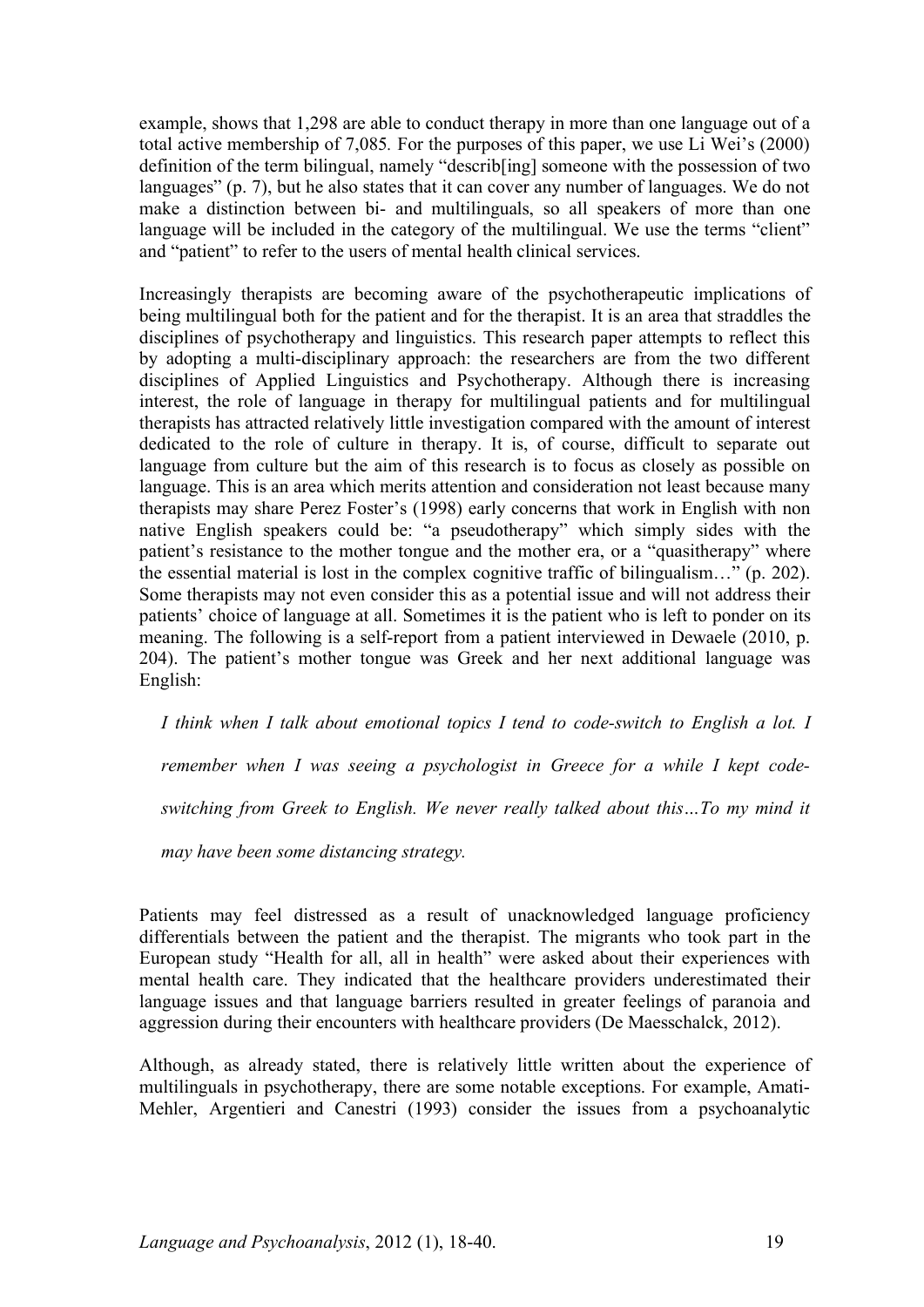perspective and draw principally from case material with both clients and clinicians who are bi/multilingual (see also Altarriba & Santiago-Rivera, 1994; Santiago-Rivera, Altarriba, 2002; Schrauf, 2000). More recent research includes Bowker and Richards (2010) and Stevens and Holland (2008) who focus their research principally on monolingual therapists working with bi/multilingual clients. Our research paper focuses on a comparison between monolingual and multilingual therapists in order to identify possible differences between the way they operate across languages, when they share a native language or when they do not share a native language with their patient. Our purpose is to discover what can be learned from each other about working effectively with multilingual patients, which could benefit the practice of psychotherapists working across languages. Amati-Mehler et al. (1993) feel that it is important to include other theoretical models besides psychoanalysis although as previously stated, the researchers aim "…to set out the difficulties facing those who try to deal with the subject of multilingualism from one specific angle – in this case of psychoanalysis. As can be seen… there are many queries to be answered, numerous disciplines are involved, and various theories can be used" (p. 221). We have chosen to conduct our research with therapists from a wide range of theoretical orientations.

#### *Language and Psychotherapy*

The psychoanalytic concept of splitting has a particular relevance for people who are bilingual. Splitting can be defined and understood in many different ways in the different theoretical models of the psyche. For our purposes here, we refer to the process of separating the self from difficult emotions and experiences in order to defend from pain. This can serve a protective function or it can result in a distorted view and disconnection from the self and others. With regard to multilingualism Amati-Mehler (1993, p. 264) view this not as the cause of splitting but that "splitting processes lean on and in a certain way exploit the different linguistic registers as a means for organising and expressing themselves" (p. 264). An excellent example of this is given by the examination by Patrick Casement (1992, as cited in Amati-Mehler, 1993, p. 176) of Samuel Beckett's bilingualism stating that "the only expedient by which he could gain his internal freedom and chances for creativity was, in Casement's opinion, the repudiation not only of his mother and his motherland, but also and above all of his mother tongue". It was by writing in French (Beckett's second language) that Beckett was able to find his creative voice. As the example of Beckett demonstrates, multilingualism in itself need not be the cause of difficulty and hence the split. It may, however, provide a means whereby the splitting can occur and may provide expressive as well as defensive opportunities.

For people who are multilingual, the way in which experiences and emotional reactions are encoded becomes more complex when more than one language is spoken. One of the ways in which multilinguals cope is by splitting and creating new selves for each of the languages spoken. Priska Imberti (2007, p. 71) who migrated from Argentina to New York as a young woman refers to the new self she had to create - "When we change languages, both our worldview and our identities get transformed. We need to become new selves to speak a language that does not come from our core self, a language that does not reflect our inner-connectedness with the culture it represents". Pavlenko (2006)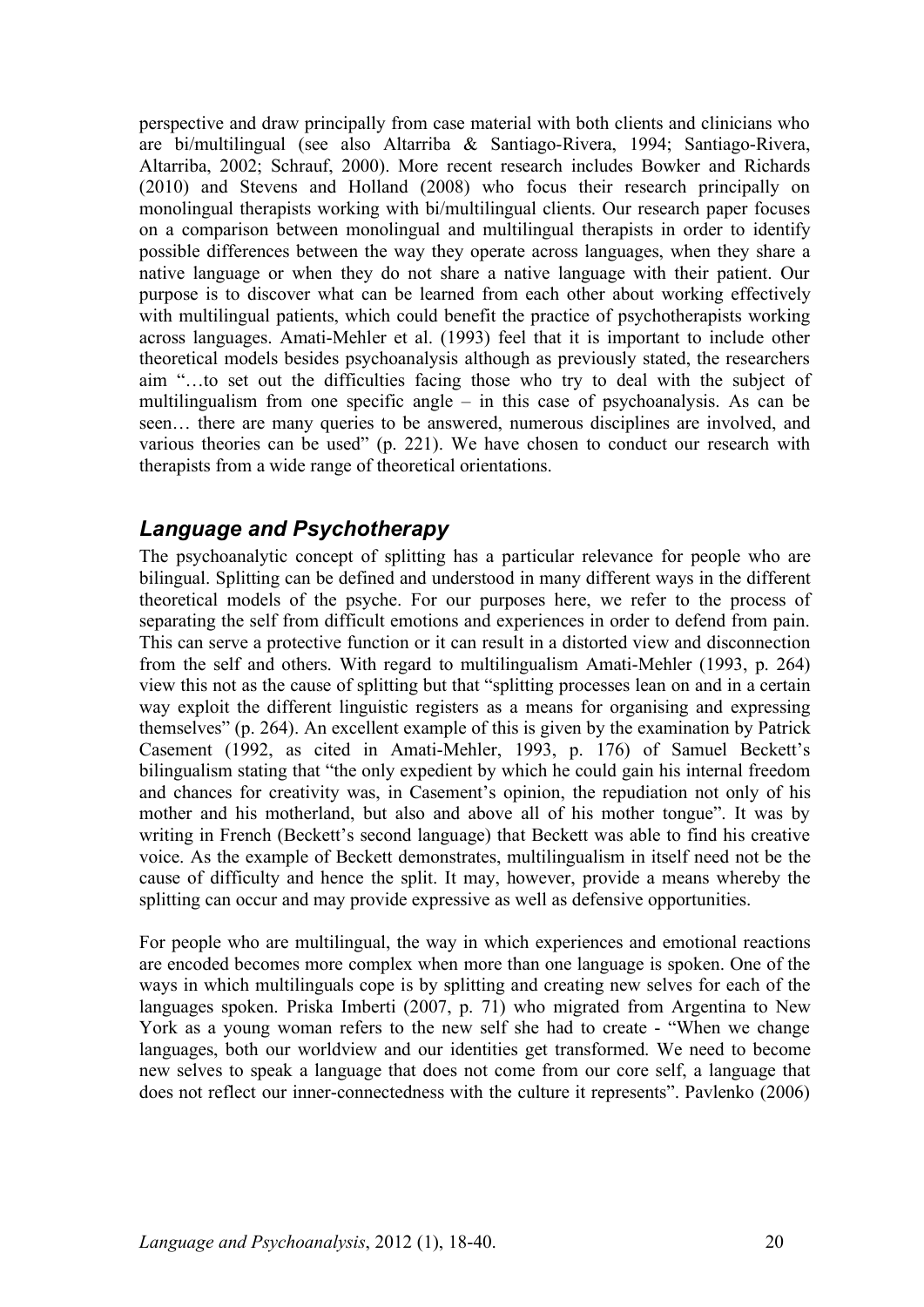investigated the question whether multilinguals feel that they become different people when they change languages. She also looked at how they make sense of these perceptions and what prompts some to see their language selves as different. Her analysis of the feedback of 1039 multilinguals on an open question about "feeling different in a foreign language" revealed that two thirds of participants reported feeling different when using another language. Participants linked their perceptions of different selves to four causes: "(1) linguistic and cultural differences; (2) distinct learning contexts; (3) different levels of language emotionality; (4) different levels of language proficiency" (p. 10). Pavlenko concluded that the perception of different selves is not restricted to immigrant multilinguals, but is part of the general multilingual experience. She also cautions that "similar experiences (e.g. change in verbal and non-verbal behaviours accompanying the change in language) may be interpreted differently by people who draw on different discourses of bi/multilingualism and self" (p. 27).

Wilson (2008) investigated the relationship between the extent to which multilinguals felt different when switching language and their personality profiles. She found that introverts were more likely to feeling different when operating in an L2 when they had at least intermediate or advanced proficiency in the L2. Participants who had learned their L<sub>2</sub> at a younger age were more likely to feel differently. Differences in a felt sense of self were also explored by Ozanska-Ponikwia (2011) to include different ways of expression of emotion in differing languages by Polish immigrants in English-speaking countries. She argues that most people feel different when using a second language but that some are more aware of it than others, especially those with higher levels of emotional intelligence.

Dewaele and Nakano (2012) looked at multilinguals' perceived shifts on five feeling scales (i.e., feeling more logical, serious, emotional, fake and different) in pair-wise comparisons between their different languages. A systematic shift was found across the four languages, with participants feeling gradually less logical, less serious, less emotional and increasingly fake when using languages acquired later in life. It can be argued that being able to access a range of languages, also gives one the possibility of the expression of different emotions. As Harris (2006) describes, intense emotions from the formative years will have been encoded in the native language. Nevertheless there are many situations where emotional expression is facilitated by speaking another language. We feel that this occurs frequently when the additional language can circumvent the superego (as embedded in the native language) and so taboo words or emotions can be allowed to be expressed in a way that would not be allowed in the native language. Pavlenko (2005, p. 22) points out that as a Russian-Jewish immigrant to the US, Russian is for her a highly emotional language: "words brim with intimacy and familiarity (…) permeated with memories of my childhood and youth". However, these emotional associations are not systematically positive:

…it is also a language that attempted to constrain me and obliterate me as a Jew, to tie me down as a woman, to render me voiceless, a mute slave to a hated regime. To abandon Russian means to embrace freedom. I can talk and write without hearing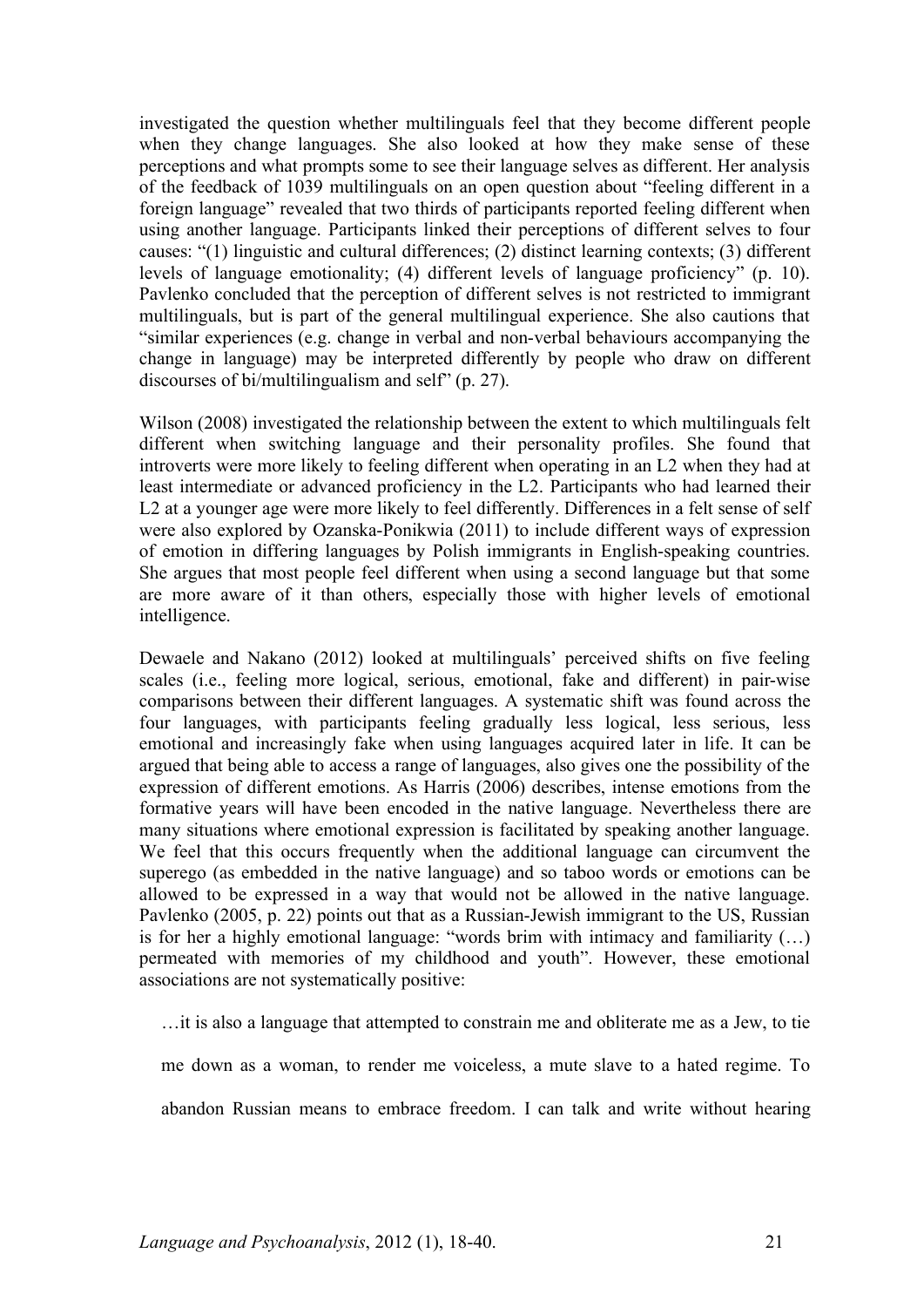echoes of things I should not be saying. I can be me. English is a language that offered

me that freedom  $(...)$  (p. 22).

Dewaele (2010) similarly reported that several Arab and Asian participants stated that they switch to English to escape the social taboo in their native languages and cultures. One Chinese participant, Quipinia (Cantonese L1, English L2) reported an incident in which she burst out in English at her parents who know English but with whom she usually speaks Cantonese:

*But I remember one time when they were arguing with me and I was soooooooooo angry that I shouted out 'IT'S UNFAIR!!!!' I guess it's regarded quite impolite if I shouted at my parents (you know Chinese Traditional family) but at that point I feel that I had to express my anger and let myself just do it in another language; perhaps I* 

*feel I'm another person if I say that in English…*(p. 121)

Tehrani & Vaughan (2009, p. 11) show how bilingual differences and language switching in therapy can increase emotional mastery and how exploring past problems in a new light can be aided by a new language "...where an individual is equally fluent in two languages the most significant factor in increasing the quality and emotional content of the recall is the language and context in which the incident was encoded". Imberti (2007) elaborates further on this theme:

Sometimes the acquisition of a new language can provide a person with the "right

expression" for a particular sentiment, and thus can be used as a coping mechanism to

express emotionally loaded experiences…a second language served as a vehicle to

become more self regulated by finding ways to verbalise feelings that were once

censored or restricted by external forces (p. 71)

These examples imply that individuals who are multilingual may have access to a greater emotional range and have a more developed facility for managing plural cultural identities than their monolingual peers. A further implication is that this process should be acknowledged and worked with in the therapeutic encounter.

In the early years, acquisition of the first language can be understood in attachment terms as the main way in which the infant begins to separate from the mother (Winnicott, 1963) as well as the means to relate to others (Stern, 1998). The relationship the child has to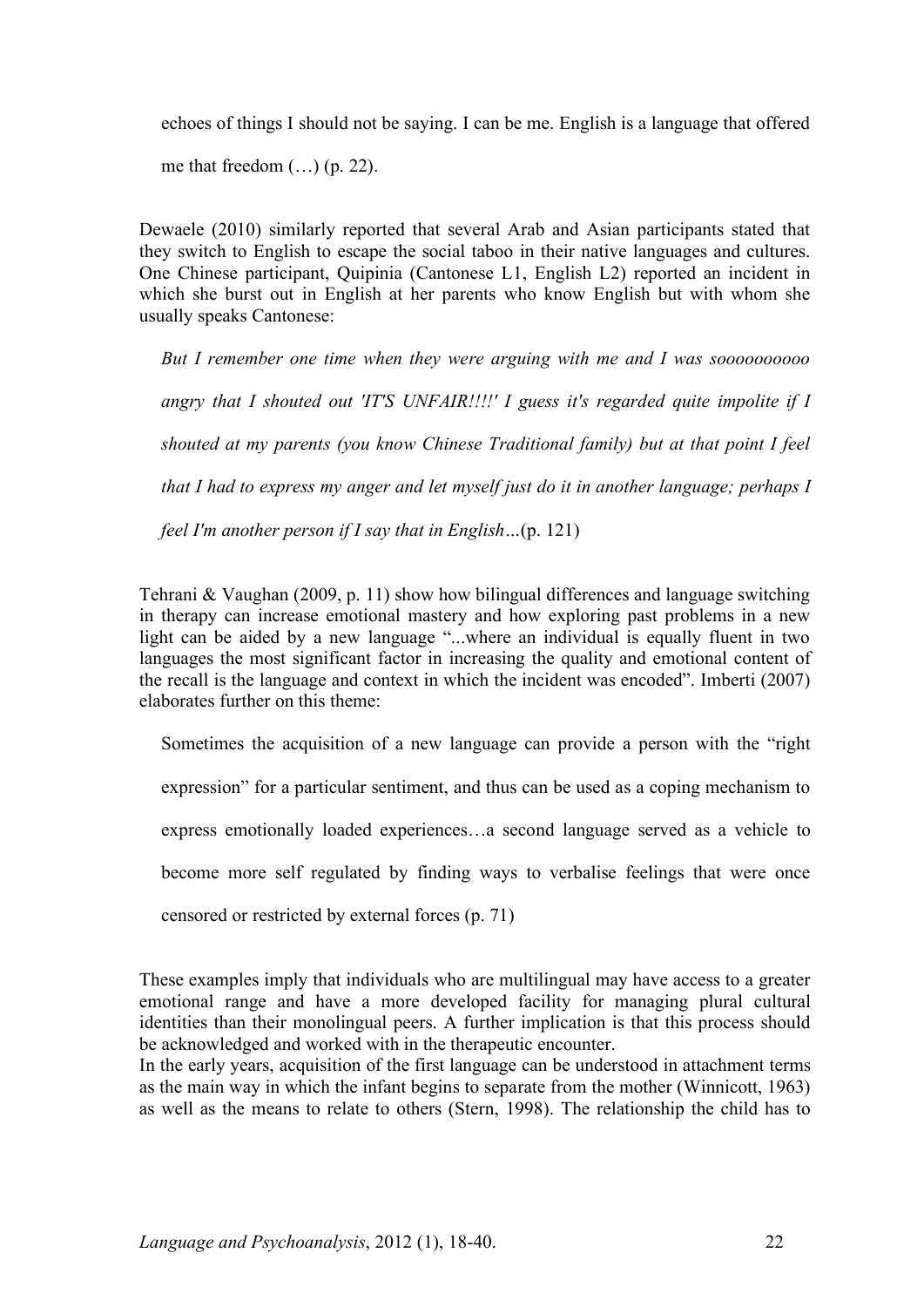their acquisition of language and the experience of separation are therefore inextricably linked. This, in part, explains why some people find it so difficult to learn a new language when they migrate. It may excite all types of anxieties around separation and loss – not only from the mother but also from the motherland and mother tongue. Perez Foster (1996) summarises the dual functions of the language operations in the psyche of defense and expression as "the power of bilingualism to both ally itself against the experience of psychic pain and to work in transformative adaptation toward the development of new self experience" (p. 262).

### *Some findings from earlier research*

One previous small-scale research with bi/multilingual clinicians (Costa, 2010) revealed that bi/multilingual clinicians were using a range of techniques to address their clients' multilingual experience. For example a client could be encouraged to speak his or her own language in specific moments for which "in some cases when clients can't find any similar words in English they may use phrases or words from their language which I may not be able to understand but allows them to express the emotion" (p. 21).

The bi/multilingual clinicians interviewed felt comfortable with this and were able to tolerate not understanding a phrase or sentences initially and then exploring the meaning together, after they had been spoken, in English. The research by Bowker & Richards (2004) and Stevens & Holland (2008) with mainly monolingual, English-speaking therapists who work with bi or multilingual clients has provided a variety of examples of ways in which therapists have engaged or struggled with patients where there has been a language differential and some anxiety about the communication. For example, Stevens & Holland (2008, p. 19) note that when working cross-lingually, counsellors commented that they felt outside of their comfort zone. A therapist interviewed by Bowker & Richards (2004) commented on her sense of inadequacy and envy as a monolingual clinician working with a client who could speak more than one language, and further comments echoed this: "…it is almost embarrassing, their English is almost more correct than mine is..." (p. 471).

## *Research question and hypotheses*

In order to build on previous research findings and to shed some light on the complex issue of multilingualism in patient-therapist interactions, the present study will address the following question: "Are there significant differences between monolingual and multilingual therapists in their beliefs, attitudes and practices with multilingual patients?"

## *Philosophical underpinning*

We have adopted a Critical Realism approach (Bhaskar, 1979) to this research, where understanding of the world through causal explanations or phenomenological meaningmaking are not the only foci for the development of knowledge. Through a Critical Realism approach we have tried to refine our knowledge by using information about the functioning of the brain and observing and describing more fully that information via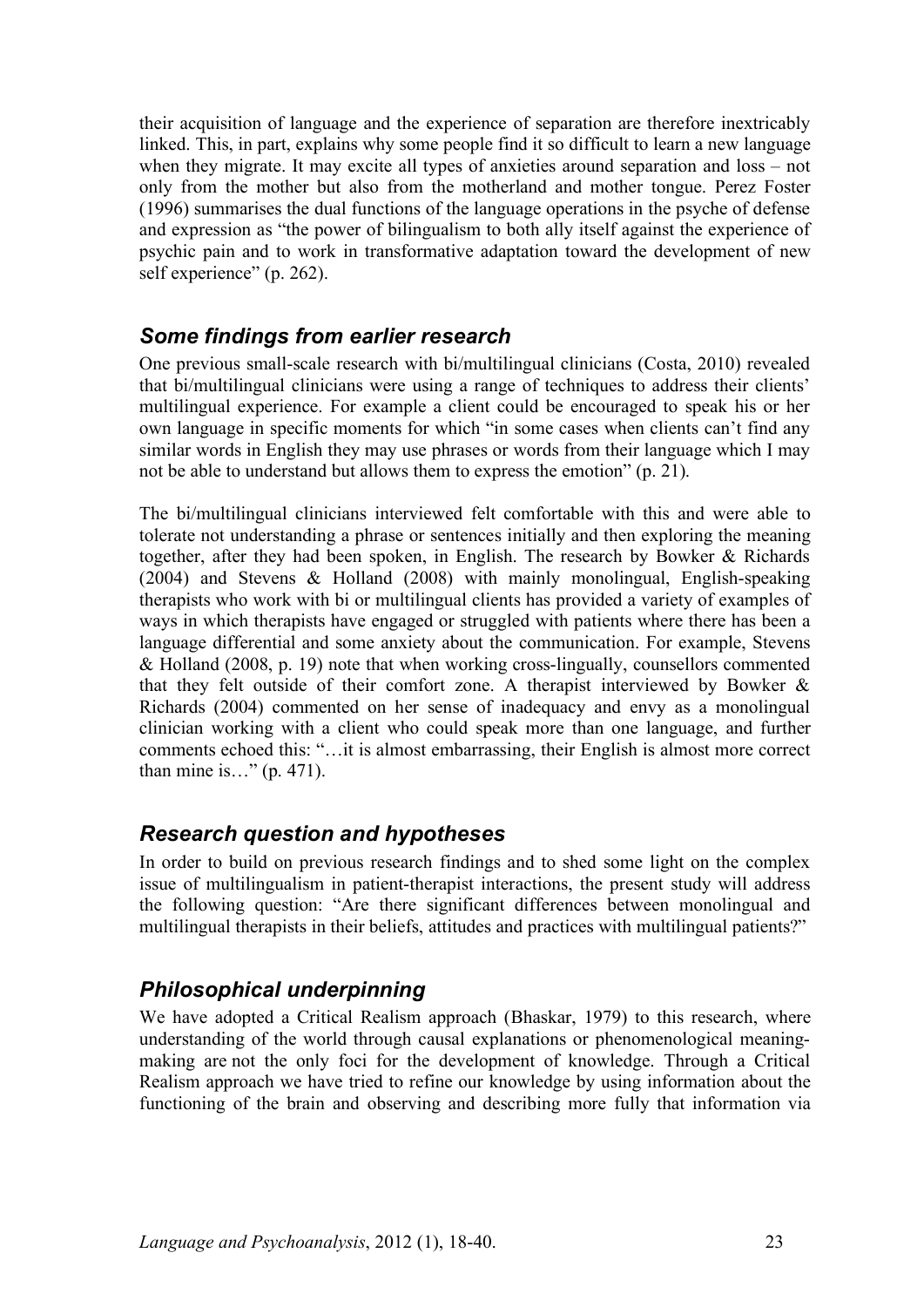questionnaires and reflective conversations, in order for that full and rich description to provide an evaluative critique of the social phenomena we have observed.

## **Method**

### *Participants*

Qualified therapists were contacted by email via one of the author's professional networks inviting them to take part in a piece of research which considered the question: "Are there significant differences between mono-lingual and bilingual/multilingual therapists?" A total of 101 therapists agreed to fill out a short sociobiographical questionnaire. It contained questions about sex, age, nationality, language history and present language use, and theoretical orientation in their therapeutic work. A majority of participants were women ( $N = 84$ ) and 17 male colleagues. The mean age was 46 yrs (*SD*)  $= 11.8$ ), ranging from 25 to 85. The therapists had worked an average of 10.6 years (*SD* = 9.2), ranging from zero to 40 years in the profession. Participants are generally highly educated: 4 have a Bachelor's degree, 31 a Master's degree, 25 a PG, and 23 a Doctoral degree. This majority of highly educated, mostly female therapists is typical for the profession. For example, The British Association for Counseling and Psychotherapy has a total of 9,671 accredited members of which 8,219 are female and 1,452 are male (May 25th 2012). The participants reported 20 different nationalities, including many participants with double nationalities. The largest group was British  $(N = 58)$ , followed by British and some other nationality  $(N = 8)$ . Other nationalities included American, Chinese, Egyptian, French, German, Greek, Indian, Iranian, Irish, Italian, Polish, Portuguese, Romanian, Russian, South African, Spanish, Swedish, Swiss, Taiwan, Turkish and Venezuelan. Most participants were resident in the UK  $(N = 93)$ . Two thirds of participants ( $N = 63$ ) had lived abroad for longer than 3 months. English was the most frequent L1 ( $N = 51$ ), followed by Turkish ( $N = 5$ ), Greek ( $N = 4$ ), and 21 other L1s. A little under half of the participants had grown up with two L1s from birth  $(N = 45)$ . The sample consists of 19 monolinguals, 30 bilinguals, 22 trilinguals, 20 quadrilinguals, and 11 pentalinguals. Most frequent L2s were English  $(N = 24)$  and French  $(N = 18)$ . The pattern was similar for the L3 with French  $(N = 8)$  and Spanish  $(N = 8)$  as the most frequent languages. The most frequent L4s were Italian  $(N = 5)$  and Spanish  $(N = 4)$ . No single L5 appeared more than twice. Most therapists used the Humanistic Integrative approach ( $N = 30$ ), followed by the CBT approach ( $N = 29$ ), the Systemic approach ( $N = 10$ )  $=$ 17), and the Psychodynamic approach ( $N$  = 16).

### *Instrument*

The main questionnaire was exploratory in nature. It contained 27 items in the form of statements with 5-point Likert scales (ranging from "strongly disagree" to "strongly agree") (see appendix A). The items covered linguistic practices with multilingual clients, perceptions and attitudes towards mono- and multilingual interactions, multilingualism and multiculturalism. The questionnaire was first submitted to four experts (two psychologists and two applied linguists) who rated each item and commented on them. After that the questionnaire was pilot-tested with 10 therapists. This led to the deletion of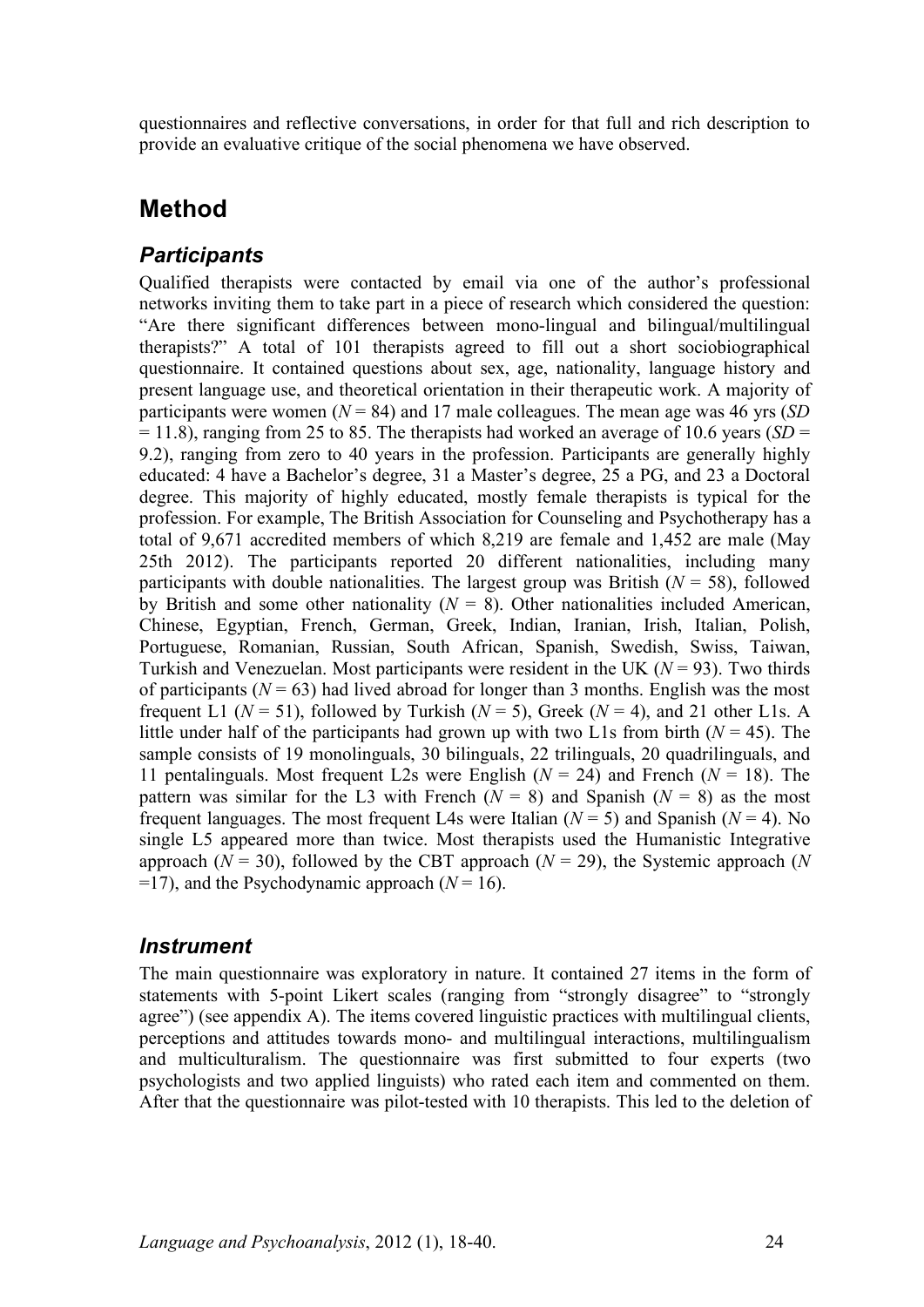some items and the reformulation of others. The final version of the questionnaire was put on-line on Survey monkey and the first author used her contacts in the profession to recruit participants. The questionnaire was anonymous but the last item allowed participants to leave an email address if they agreed to be interviewed on the issues covered in the questionnaire.

#### *Interviews*

Following university ethical approval and the completion of the questionnaires, we conducted a series of interviews with one monolingual, and two multilingual therapists who had given their consent to be contacted in the questionnaires. The aim of the interviews was to provide additional information, which might enrich the data gathered from the questionnaires. Interviews were recorded and transcribed shortly after the recording. All quotes used were checked with interviewees first for their approval to publish. Clearly any qualitative research is potentially influenced by the stances and beliefs of the researcher. This can be regarded as a limitation. It can also be regarded as an inevitable reflection of the complexity of working with individuals' multiple realities. In this research we have chosen to embrace that complexity with an honest attitude to its limitations rather than attempt to eliminate complexity and strive for an elusive simple and neutral position. Our results are an attempt to reflect the full and rich description of our findings.

## **Results**

#### *Quantitative analysis*

An exploratory factor analysis, using a principal components analysis (PCA) was performed on the 27 items, followed by an independent t-test for post-hoc comparison. Assumptions for factorability of the data were sufficiently met based on Bartlett's test of sphericity,  $\chi^2 = 867$ ,  $df = 351$ ,  $p < .0001$ ) supporting the factorability of the correlation matrix, the Kaiser-Meyer-Olkin measure of sampling adequacy,  $KMO = 0.067$ , exceeding the recommended value of .6 (Kaiser, 1970), and the anti-image correlation matrix. A varimax solution was used for rotation. The number of factors to retain was determined by examining (a) eigenvalues greater than 1.5; (b) the scree plot of eigenvalues; (c) factor loadings greater than .30; (d) interpretability of the factor structures.

The results of the PCA yielded a four-factor solution accounting for 41.2% of the variance (see Appendix B). Item content suggested that the first factor reflects therapists' attunement towards their bilingual clients (Attunement versus Collusion). This first factor explains 17.2% of variance. The second factor was about effective communication where language is shared opposed to advantages to working in a second language in therapy. Thus, the factor was named "Shared understanding versus Acting on assumptions" and it explains 8.9% of variance. The third and fourth factors describe "Freedom of expression versus Difficulty of challenging", and "The distancing effect of the second language versus The advantage of a shared language", explaining 8.1% and 6.6% of variance respectively. Factor loadings for the variables are shown in Appendix C.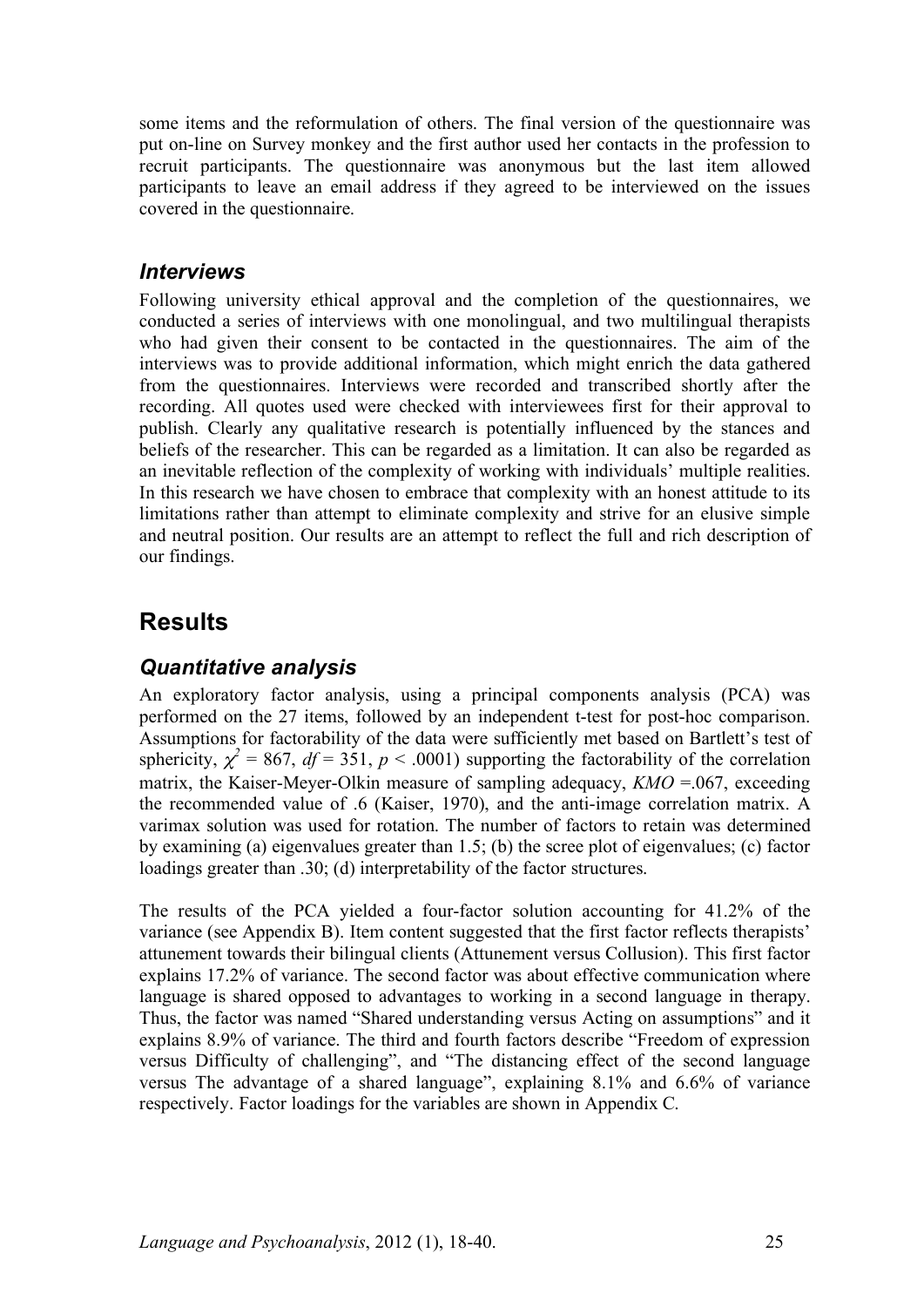Individual factor scores on the various dimensions were used as the dependent variables. An independent t-test showed that the 18 monolingual therapists differed significantly from their 83 bi- or multilingual peers on the first dimension (Attunement versus Collusion) (see table 1). The multilingual therapists are situated more towards the attunement end of the dimension compared to the monolingual therapists (see figure 1).

Table 1

*Independent t-test: Monolingual versus Multilingual therapists on the four dimensions*

| Dimension                                                     |         |    |       |
|---------------------------------------------------------------|---------|----|-------|
| Attunement versus Collusion                                   | $-3,51$ | 99 | 0.001 |
| Shared understanding versus Acting on assumptions             | $-0.42$ | 99 | 0.676 |
| Freedom of expression versus Difficulty of challenging        | $-1,56$ | 99 | 0.121 |
| Distancing effect of L2 versus Advantage of a shared language | 0.31    | 99 | 0.76  |



*Figure 1.* Mean scores on dimension 1: Attunement versus Collusion for both groups of therapists.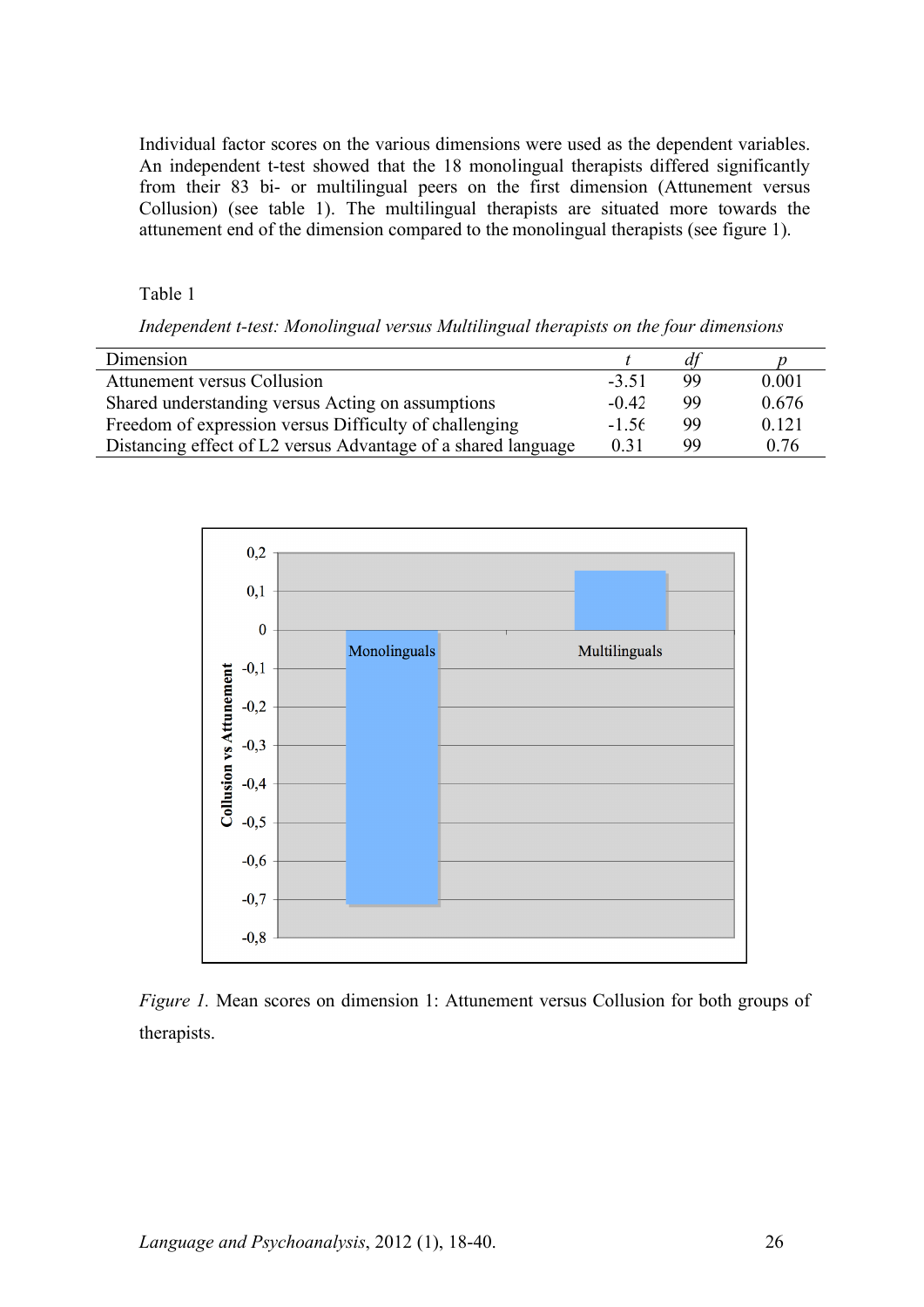### *Interviews*

We used the dimension where there had been a significant difference between monolingual and multilingual therapists in the questionnaires to form the basis of the questions in the interviews. The therapists interviewed were from a range of theoretical backgrounds. The monolingual (L1 English) and two multilingual therapists (L2 English) worked within CBT, Systemic and Integrative theoretical frameworks and were all currently employed by the NHS. All of them also had extensive experience of working in the voluntary sector and had worked with monolingual and multilingual clients. Although the conversations were structured around the first factor or dimension (Attunement versus Collusion) where we had found a significant difference between monolingual and multilingual therapists, the therapists sometimes made comments which corresponded to other dimensions which we had hypothesized would be significant and these comments are included in this text.

### **Dimension 1: Attunement versus Collusion**

As the results from the questionnaire showed, the multilingual therapists tend to view their ability to share a language, or to have a facility for languages with a patient as positive with respect to their capacity for attunement with the client. They are also mindful of the potential for boundary breaches and collusion but do not see this as a negative issue and have adopted strategies to deal with this. The following quotations illustrate their position. Multilingual Therapist 2 (M2):

*There is a kind of a familiarity that they (patients) experience with me, that probably* 

*they wouldn't with a (native) English speaker or through an interpreter…We know* 

*nobody else understands us, it's only us…probably more private, less threatening, less* 

*stressful, more relaxed.*

Although the following example could be construed as crossing a boundary, this therapist makes it very clear that she is aware of the potential for collusion and is mindful in her practice of how to manage it. M2:

*…if somebody's feeling bad in the room, I would very easily say "Let me get you a cup* 

*of… you know some water, can I get you anything?…I'm here to help you and I want* 

*to help you. Would you like a glass of water, you seem in distress?"...And I don't mind* 

*going and getting it for you. And I think it helps the engagement a lot.*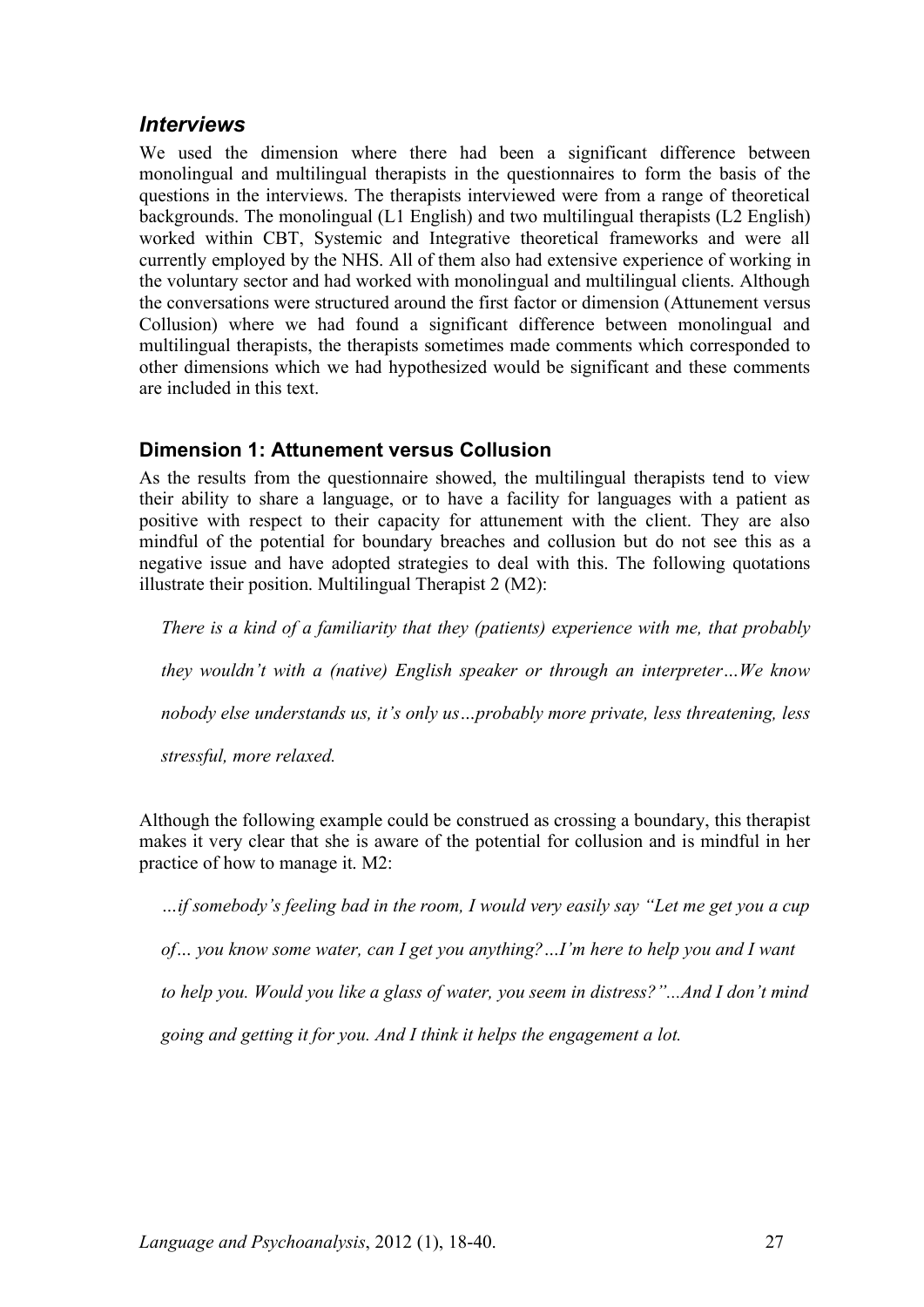For the next therapist, it is the act of learning and knowing different languages, which affects her belief that this has made her more attuned to people's levels of understanding. Multilingual Therapist 1 (M1):

*How would I find that I communicate differently? I think that if you have to learn various languages for whatever reason, you become much more attuned to what the other person is saying, to try to understand, because…you know what it's like to be a foreigner or in a foreign situation, so you can make that effort and you can be more flexible. (Patients also have) to adapt much more and be more flexible. You are more attuned to whether people understand or don't understand. If I feel they're not understanding. I'll try to get my point across in a different way.*

And in answer to the question about what she noticed and what she did, she demonstrated how she applies her beliefs in practice. M1:

*I suppose it's sort of a dead-like hue in the eye that they haven't really understood or they haven't caught the thought and followed it in their own mind…I guess I check more...if they've understood or if we've arrived at the same conclusion.*

In an unpublished Masters Thesis Bick Nguyen (2012, p. 73) concluded that some of the bilingual therapists she had interviewed were aware of the possibility for overidentification with clients who shared their native language and culture. The multilingual therapists interviewed for this paper are aware of this possibility and the possibility of collusion and show that, in their practice, they are aware and take measures to address it. They also shared a belief that the benefit of reducing a sense of isolation for the patient outweighs the potential for collusion. An example of this is given in the previous section and a following one is included here. M1:

*This particular client liked it, that I knew Spain, that I could speak Spanish…and that she wasn't so alone. Being South Asian in England, it's all very difficult, and having wanted to go to Spain, and made this attempt to live in Spain and have that relationship break up, she felt so dislocated. In the therapy she wasn't that alone, she realised there were other people who knew about Spain, knew what was happening.*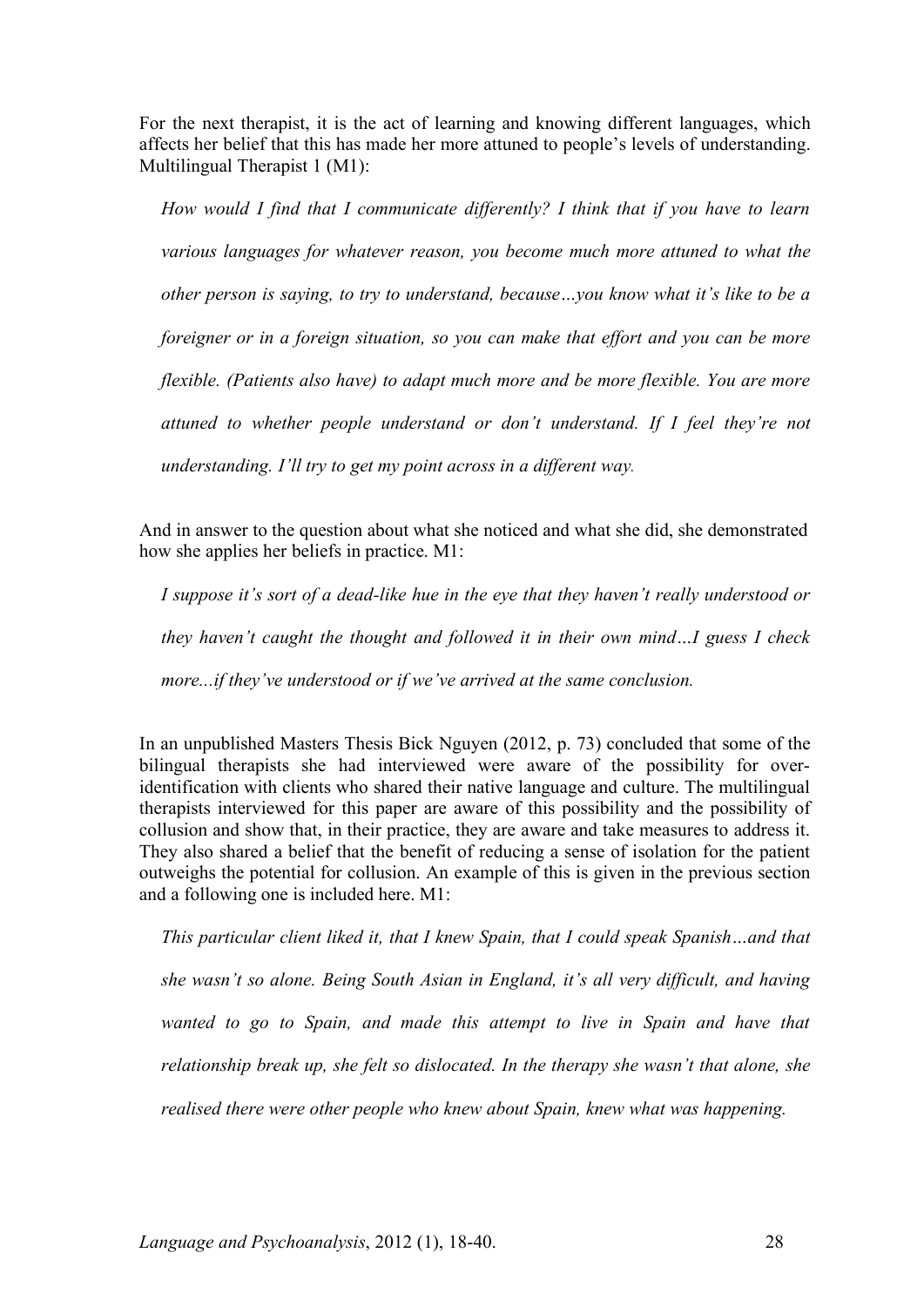The following two extracts show the therapists discussing the issue of disclosure. They take different stances in their practice from a considered and non-collusive position. The differences may be attributed to the different theoretical models they apply in their practice. M1:

*…and she (the client) said, "Oh you speak Spanish" and I said "Yes, I do speak Spanish" So then I had to decide whether I reveal that I'd lived 13 years in Madrid and that I do know Madrid very well or not. I decided not to.*

And M2:

*They (patients) ask, and I do tell them, I just say that…maybe we don't have the same ethnicity and religion. And it's important because in that context it's actually useful, because they do not perceive me as someone from the authorities or from that more oppressive kind of background. I think it helps me to engage with them. When I feel that they are curious, I might even volunteer, because from my theoretical way we work, we are quite transparent.*

This therapist also gives a more detailed example of her practice with relation to patients' behaviour, which invites the therapist into a collusive relationship. M2:

*But maybe there is a feeling of appreciation. There is so much appreciation that I'm giving my time to them and it's in Turkish, to get the service in Turkish…And they might also ask things from me, like "Can you do that for me, can you write this letter for me, we are from the same place, can you do this favour for me?" And I…just explain what I can and what I cannot do.*

The monolingual therapist interviewed for this paper did not say anything actively about collusion. Perhaps this is due to the fact that therapists, in their professional formation, are careful to avoid being judgemental. The comments by this therapist included in the section on Assumptions could also have fitted easily into this Collusions section. A decision was taken to include her comments in the Assumptions section to mirror the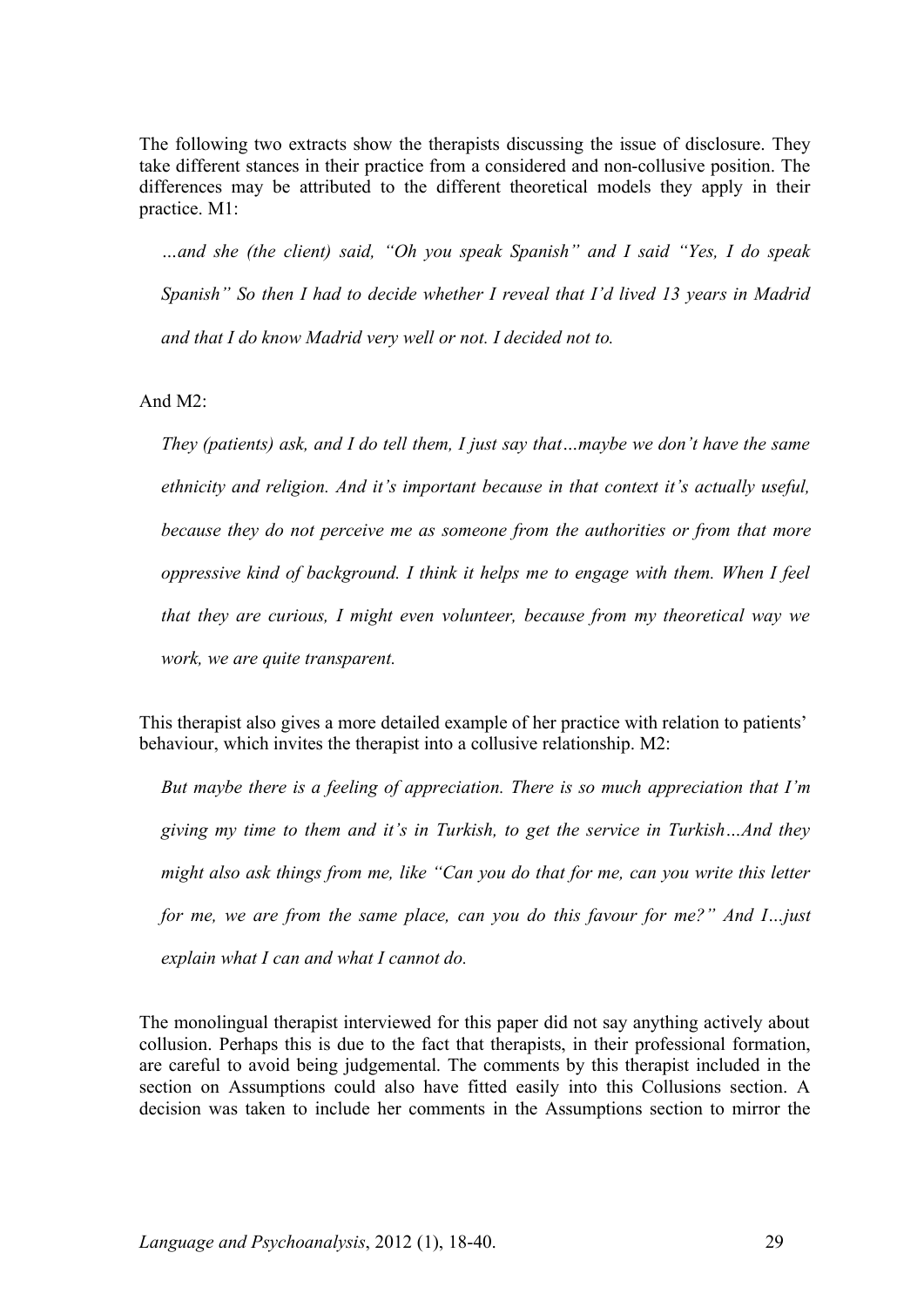therapists' choice of vocabulary. The following quotation is included, however, as it alludes to the possibility of following a lead and imagining a familiarity when that is not the case. Monolingual Therapist (M3):

*I'm a little bit suspicious of kind of making assumptions about body language when I don't know what people are saying because I have experience of times when people's body language might have made me think that something was going on when that* 

*hasn't actually been the case.*

### **Dimension 2: Shared understanding versus Acting on assumptions**

Even though there was no significant difference between both groups of therapists for this dimension (Shared Understanding versus Assumptions), the interviewed therapists made some interesting comments, and a distinction emerged between the multilingual therapists and the monolingual therapist in terms of beliefs, attitudes, behaviour and practice. The multilingual therapists commented on shared experience and behaviour with clients. M1:

…*a monolingual won't have that experience, of going home or thinking that home is* 

*elsewhere, or being bored as I was as a child, being dragged back home and thinking* 

*"Oh but I really would like to go like everyone else (on holiday) to Portugal."*

and shared attitudes. M2:

*I feel that because of some of the language they use, or the way they sometimes come in and say, "Hello, how are you?"…"I feel that it's something about that we are in a foreign country and we are…you know where I come from, I know where you come from" kind of an idea, so I think they do relate in a different way.*

However, the monolingual therapist felt that the shared language led to shared assumptions. M3:

*…when you don't share a language people assume that you probably don't have that shared understanding…People assume you have a shared understanding or shared*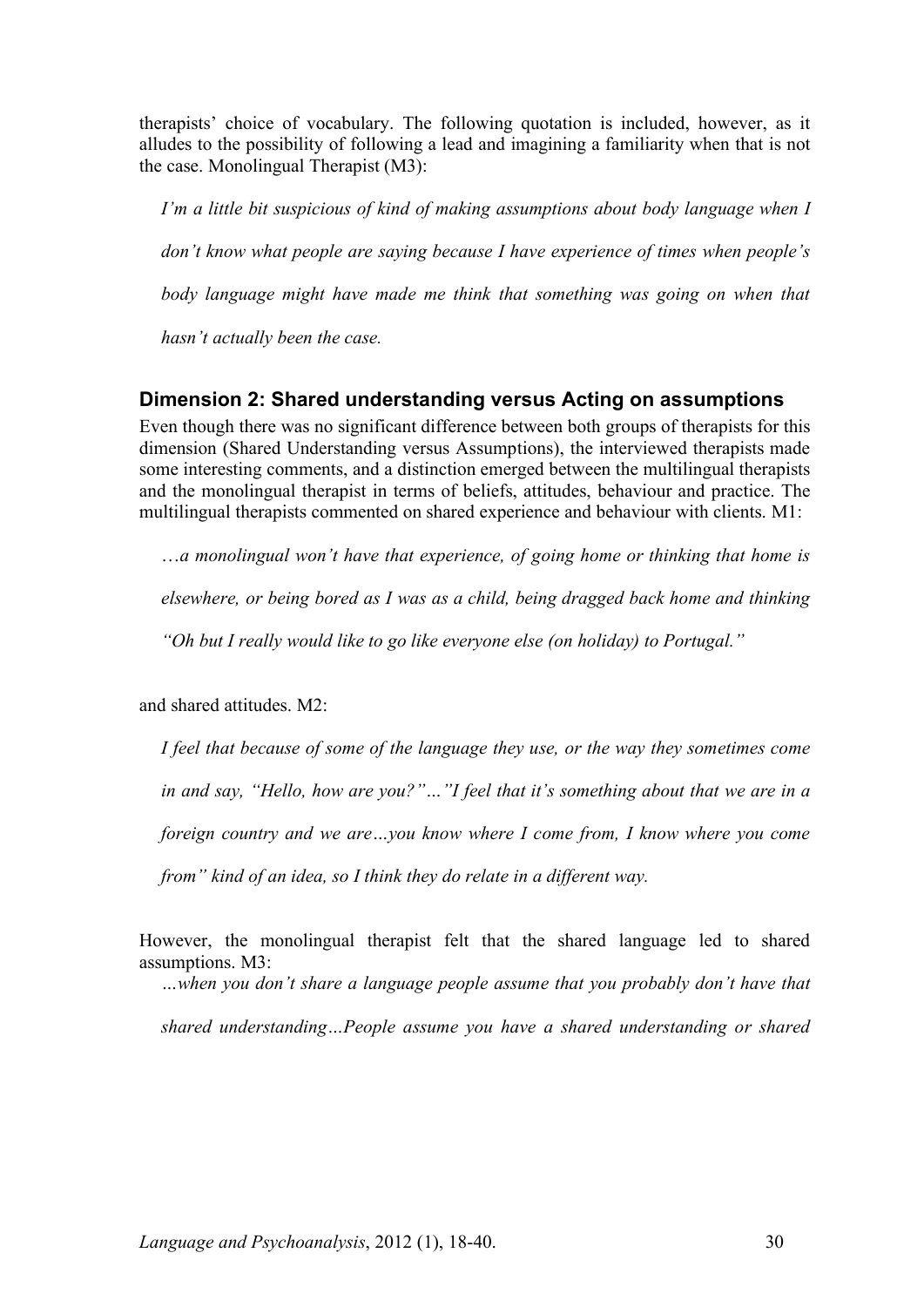*agreement about, you know, what is shameful in culture or whatever, when you share* 

*a language.*

This therapist believed that shared assumptions through a shared language was not always useful. Although the word "collusion" was not used, the lack of potential for collusion by the monolingual therapist is highlighted. M3:

*I think that sometimes it's actually quite an advantage to not have that assumption and to be able to make explicit a conversation about understandings of culture and ways of thinking or ways of expressing things. It opens up space that actually there may be alternative ways of understanding, that you don't necessarily have to be bound by* 

*what you've been brought up with, but you can in some ways choose.*

The therapist also added:

*I'm very careful not to impose my culture on my client.*

For Dimension 3 "Increased freedom of expression versus Challenge less easy" and Dimension 4 "Additional language promotes distance versus Shared language is an advantage" no significant difference emerged in the quantitative analysis between monolingual and multilingual therapists. This lack of difference is echoed in the interviews with the three therapists, although they refer to increased freedom of expression and the benefits of distance when working in an additional language. The fact that the questionnaire revealed no significant difference between monolingual and multilingual therapists in Dimensions 3 and 4 may be explained by the relatively little exposure many therapists have to ideas about emotional expression in multiple languages, as explained in the introduction to this paper. Dimensions 3 and 4 specifically draw on ideas about emotions in multiple languages. However, both the monolingual and multilingual therapists make some observations about these dimensions. Being able to tolerate uncertainty and ambiguity is a key skill for therapists. The gap produced by notknowing can be a source of therapeutic spontaneity and creativity. Winnicott (1971) referred to this as the "potential space". Moreno (1953), the founder of psychodrama, defined spontaneity, the fundamental change agent of psychodrama, as "a new response to an old situation or an adequate response to a new situation" (p. 336). It can be argued that speaking another language is a "new response to an old situation". All the therapists interviewed reflect Nguyen's (2012) observation that a gap across languages can have therapeutic benefits proposing "bilinguals have most likely had opportunities to experience and to live with not-knowing and not understanding. This may be an aid and a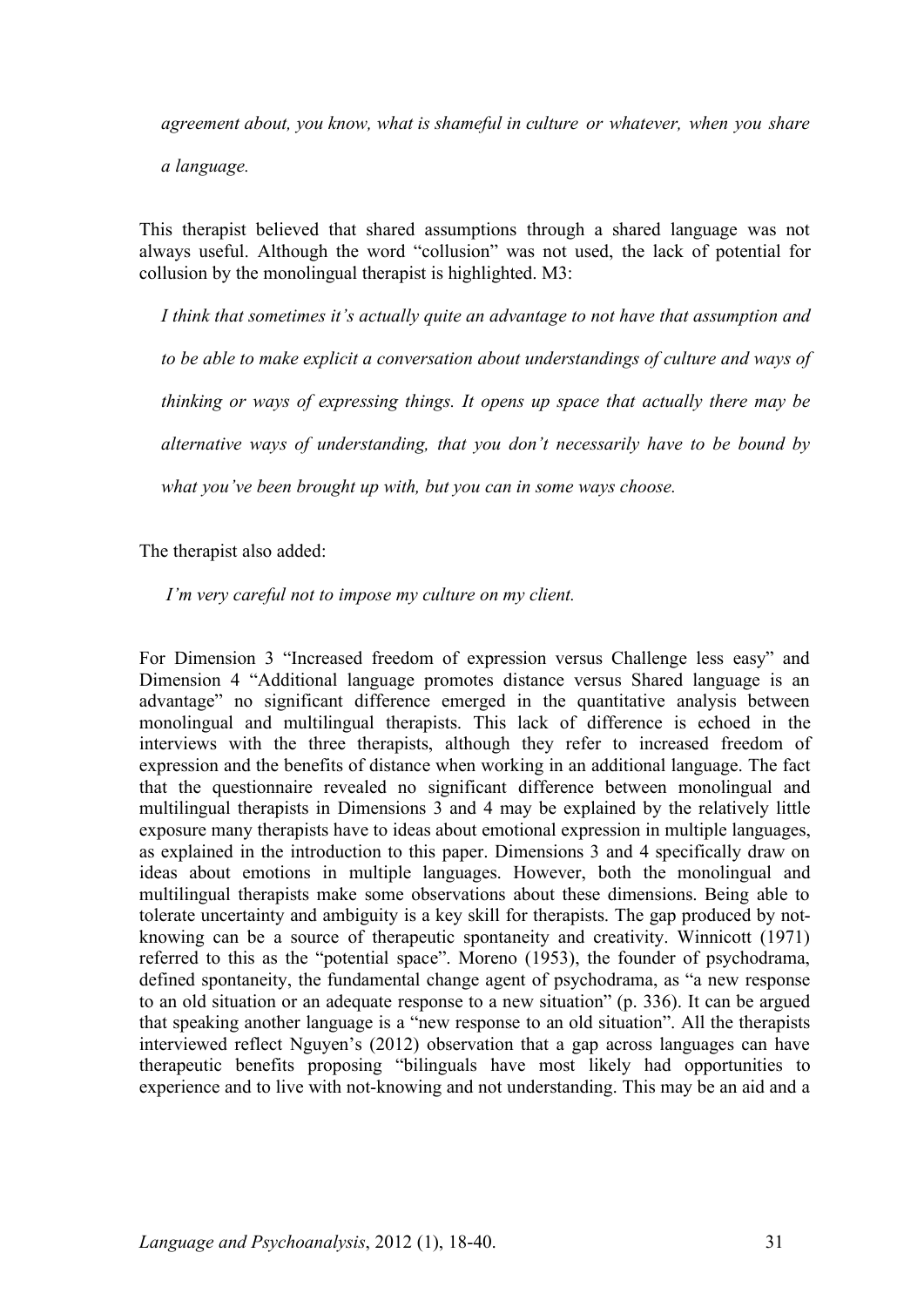resource when needing to stay with and to work with ambiguities in the counselling relationship in terms of the language gap" (p. 97).

The following excerpt illustrates how the monolingual therapist describes how she uses the distance produced by the additional language to pay extra attention to body language.  $M3$ :

*When (using an interpreter) the client is talking in their own language and I don't* 

*know what's being said, it gives me space to able to attend to the facial expressions,* 

*for example, in a way that might be different from when we're sharing a language.*

The following extract shows how the language gap can facilitate ways of challenging the patient as well as allowing for freedom of expression. M2:

*I was working with an (English) couple and she'd referred to her mother being a fishwife. I said I don't understand really well, but what is a fishwife? And then she started saying what it is and what she really meant by using that word (...) My intention really was to understand more about what was loaded in that word, which if I was English, for example, I might not have said, "what is a fish wife?" That (not being English) allows me to ask that question.*

Her belief is that:

*Probably I found out things that maybe a monolingual wouldn't have been able to find* 

*out in that way.*

Freedom of expression is again referred to with reference to the behaviour of language switching. This differs from the study by Nguyen (2012) who found that therapists believed that the principal function of swapping between two languages was to increase comprehension. The therapists she interviewed did not mention the potential for a change in emotional expression or level of closeness. This is referred to by one of the multilingual therapists below. M2: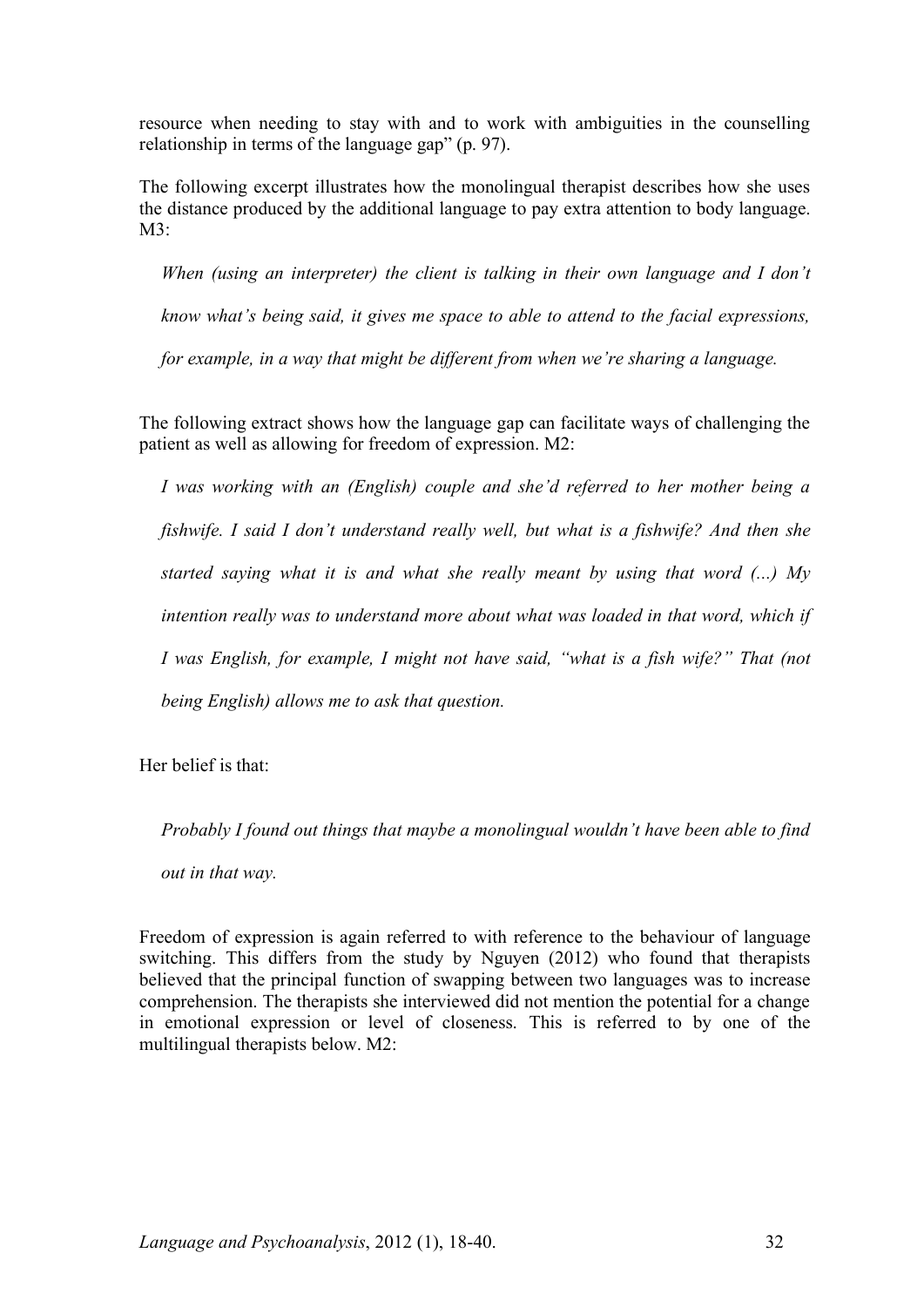*There's a difference in what they're saying by switching, by saying, "you know what I mean, I'm from this place". So the act of switching is more important than the switch.*

However the monolingual therapist also expresses concern that freedom of expression may be at the expense of safety. M3:

*There are times I know when other therapists have done…a testimony on a reliving* 

*exercise with somebody and they were speaking in their own language and the* 

*therapist didn't understand it. Now, I wouldn't do that, I think there's just too much at* 

*the time going on therapeutically that you need to be able to be in touch with for that* 

*to be a safe or comfortable process really for the client or the therapist.*

### *Additional Findings*

None of the therapists interviewed had tried inviting their patients to express themselves in their own language (which they did not share) and then have them translate it for them afterwards. In conversation after the interviews, they all felt that (apart from safety considerations) this was an interesting intervention which they would consider. They saw the potential for mending splits and allowing for integration in the therapy room by welcoming the different linguistic identities of the client into the room. It is intriguing that none of the therapists had tried this yet, given the multilinguals' beliefs that the sharing of the patients' language could help the patients to feel less dislocated and isolated. Reference has already been made in this paper to multilingual therapists interviewed by Costa (2010) who endorse inviting other languages into the room. Finally, although there were not specific questions about these topics, two other themes emerged clearly. The first was the fact that the multilingual therapists had trained in English and that this was their professional language. They believed that this affected the way in which they conducted (or didn't) therapy in their native language. The following example illustrates this issue. M1:

*Well, when I was thinking about coming to do this interview, I wondered whether I wasn't really a fraud, because although I do speak various languages, I've always been trained in only one, so when I tried to, even when people in Switzerland ask me about the kind of therapy I do, I find it incredibly difficult to explain, because I've never picked up a French textbook about CBT.*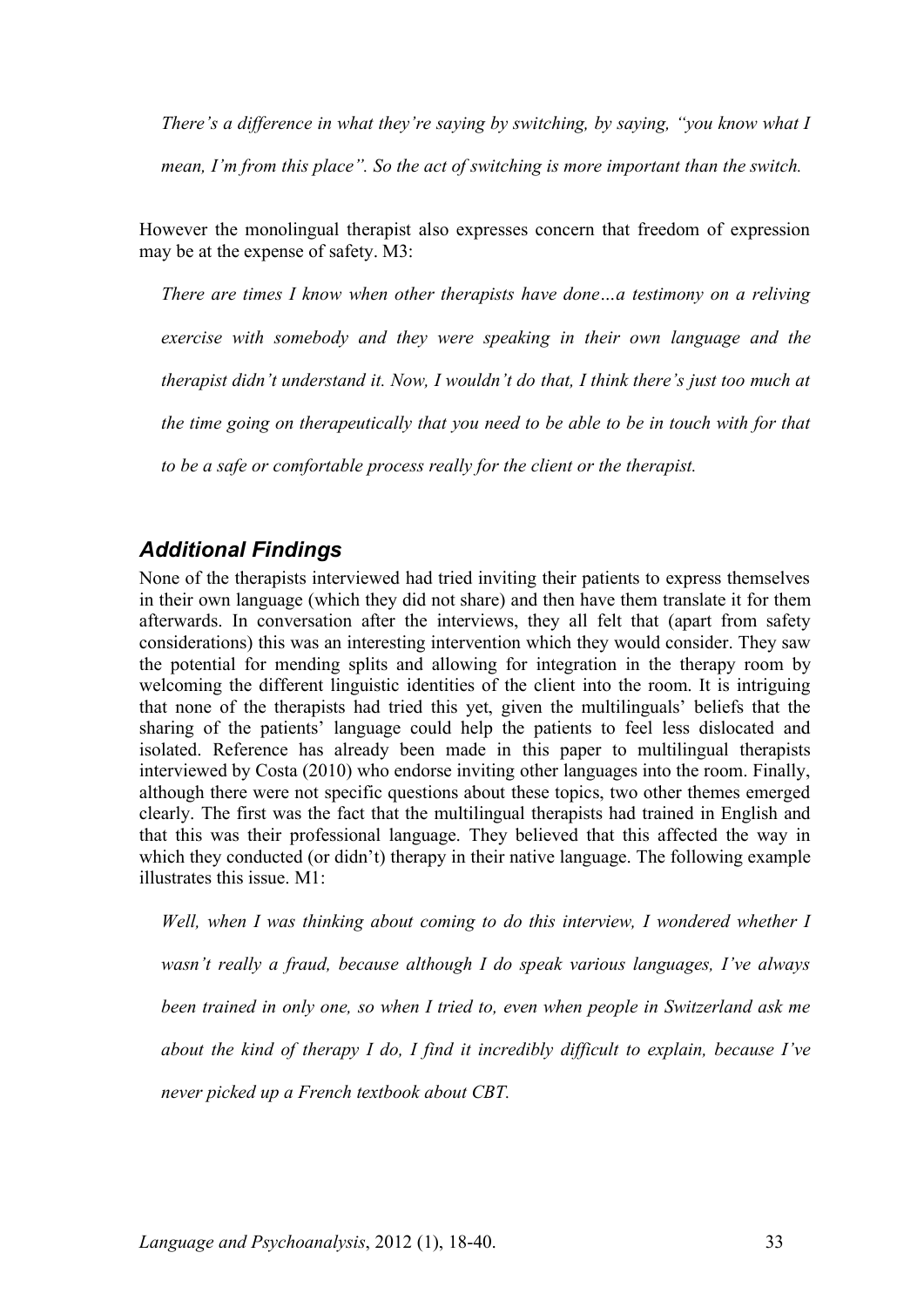But this therapist also went on to mention another point. M1:

*…if you don't have the language and it's not tripping off your tongue and you're* 

*having to search for it, you're in the same position as the client.*

Perhaps there is an interesting point to be made here about the levelling of power and the increased sense of empathy. This compares with a therapist's response in Costa (2010): "I also think that when people realise English is not my first language either, that changes the balance of power" (p. 19).

The final theme to emerge was about opportunities for learning languages. The multilingual therapists felt that if you are a speaker of a minority language you have little choice but to learn other languages. Whereas for the monolingual therapist even with a will to learn it was not so clear-cut. M3:

*Even having worked overseas quite a bit, I find it very difficult to practice the* 

*language where I'm English and other people very often want to speak English, so I* 

*find it very difficult and to practice and not get it right without people jumping in and* 

*speaking to me in English.*

## **Conclusion**

The research set out to discover if there are significant differences between monolingual and multilingual therapists in their beliefs, attitudes and practices with multilingual patients. Although the statistical analysis of the questionnaires showed a significant difference between both groups in only one dimension extracted by principal components analysis (namely Attunement versus Collusion), a variety of points have emerged from the conversations which seem to be applicable to multilingual therapists, others to monolingual therapists only and some which apply equally to both categories.

Multilingual therapists interviewed suggested that they were able to help patients to feel more connected and less isolated although they also mention the importance of attending to boundaries in a way that shapes patients' expectations and the limits of their role. Perez Foster (1996) proposes that when speaking in their shared native language: "both members of the therapeutic couple are pulled into a sensorial space…this experience is similar to the child and early caretaker's sharing of affective states and moods" (p. 71). This clearly heightens the potential for empathy and intimacy but might also lead to possible collusion. This is why the therapists felt that attention to the appropriate setting and maintenance of boundaries and the issue of disclosure is so important. These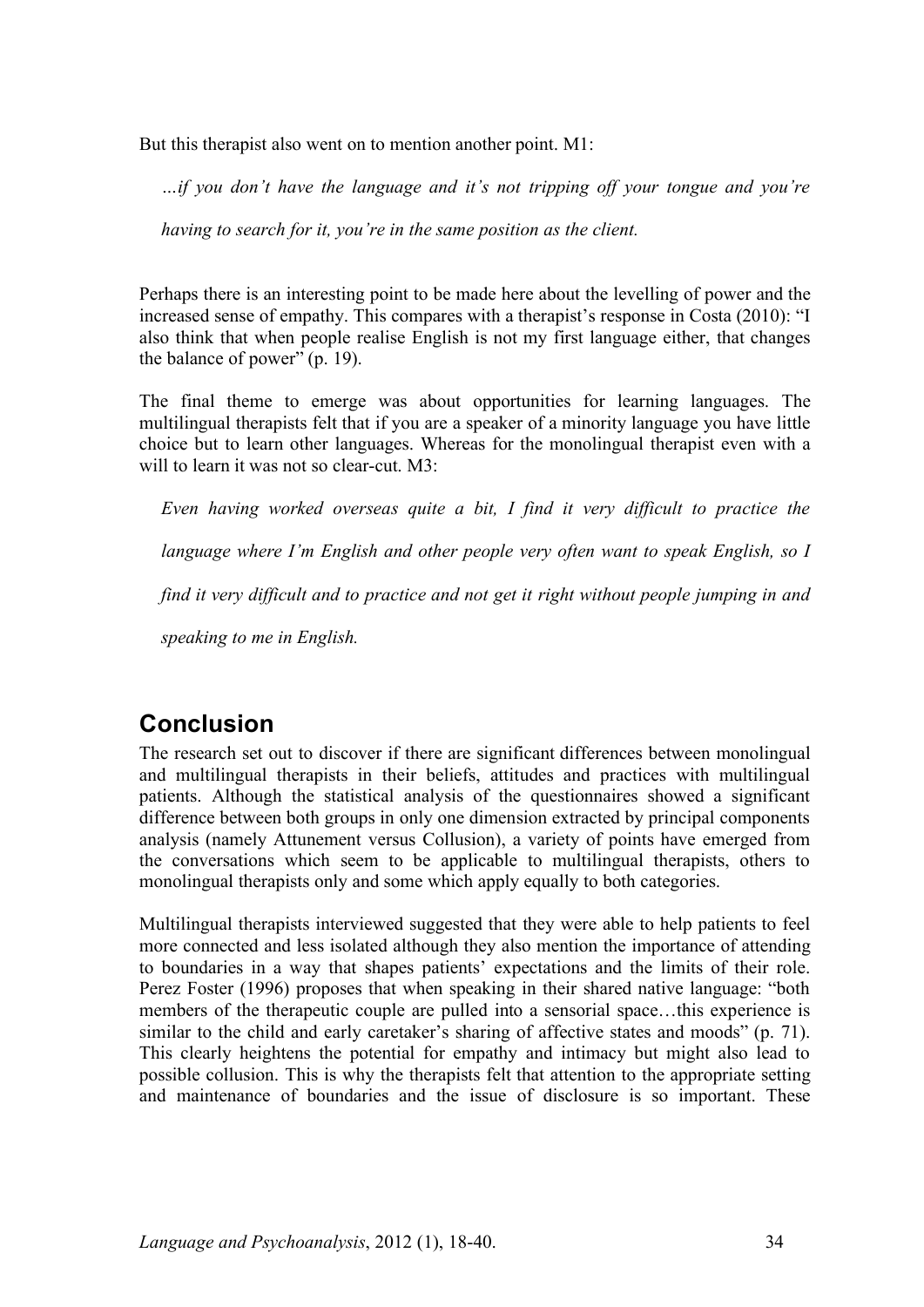therapists also mentioned the problems of training as therapists in English and the difficulties they experienced working in their native languages in therapy where they did not have access to the professional vocabulary or experience in relating professionally in their native language. Although this was an example of the difficulties the distance of working in an additional language can bring, they also showed some awareness of the potential benefits of working in an additional language. The point has already been made that the limited attention to this issue paid by the therapists reflects the limited input into therapists' training of the psychological and psychotherapeutic functions of multilingualism.

The key point highlighted by the monolingual therapist was the fact that she was free of assumptions and less likely to collude with patients. All the therapists believed that learning a language made them better attuned to other languages and other language learners. They all believed that through working across languages they had learned to think carefully about how they used language, to check understanding and to simplify their language. Although no therapist had tried out inviting other languages in to the therapy they were interested and saw the potential of trying this. They all warned against making any cultural assumptions and in the words of Perez Foster (1996) viewed therapy "as a meaningful co-construction of the patient's life where both members of the dyad are equally involved in the enterprise" (p. 167). Perez Foster (1996, pp. 203-208) describes her ability as a bilingual therapist to work creatively with bilingual clients whose native language she does not know. She uses the term "quasitherapy" to refer to the way in which essential material may be lost working across languages and she illustrates ways in which she has worked with her clients' dual-language worlds with fascinating tips and examples. From our own piece of research the authors would like to make supplementary recommendations for practice.

### *Recommendations*

We have three recommendations for research, practice, training and supervision. Firstly, it would be useful and interesting for further research to be conducted on language switching in therapy – how it is initiated and what it signifies. The second recommendation relates to practice. This research highlights the need for therapists to pay attention to the way in which the inherent self-disclosure is managed by the therapist who speaks multiple languages. Therapists interviewed for this research have given examples, which are included in this paper, of ways in which they manage this. It is also suggested that therapists consider if, when and how to initiate inviting languages they may not understand into the therapeutic space and the therapeutic implications of such an initiative. Finally, it is suggested that training of psychotherapists needs to include a component on the psychological and therapeutic functions of multi/bilingualism and underlying implications for therapy. Training and supervision for psychotherapists could also include practice for therapists to make formulations in different languages. With increasing numbers of multilingual people now accessing therapeutic services and becoming therapists, it seems timely for the curricula of psychotherapy courses and therapeutic practice for all therapists – mono and multilingual - to be revised in order to take into account the changing profile and language needs of users and providers.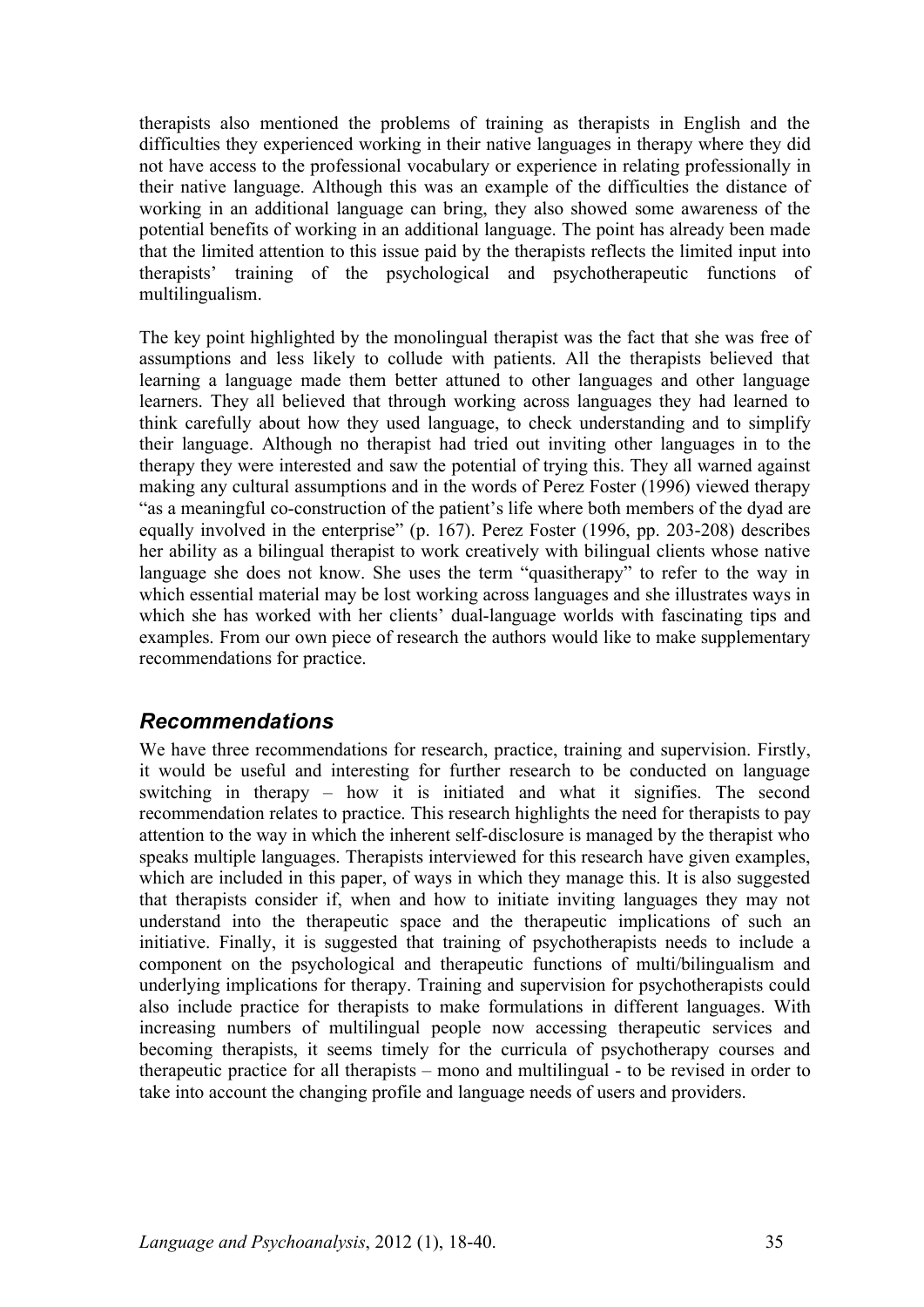## **Acknowledgements**

Our thanks to Professor Rachel Tribe and Dr. Joan Painter for their advice and input on the questionnaire design and ethical issues. Thank you also to Dr. Malcolm Edwards for sharing ideas and experience and to Ruxandra Comanaru for her administration of the questionnaire. Finally, we would like to acknowledge our appreciation of the participants for sharing their thinking with us.

## **References**

- Altarriba, J., & Santiago-Rivera, A. L. (1994). Current perspectives on using linguistic and cultural factors in counseling the Hispanic client. *Professional Psychology: Research and Practice, 25*, 388-397.
- Amati-Mehler, J. Argentieri, S., & Canestri, J. (1993). *The babel of the unconscious: Mother tongue and foreign tradition.* Madison, CT: International Universities Press.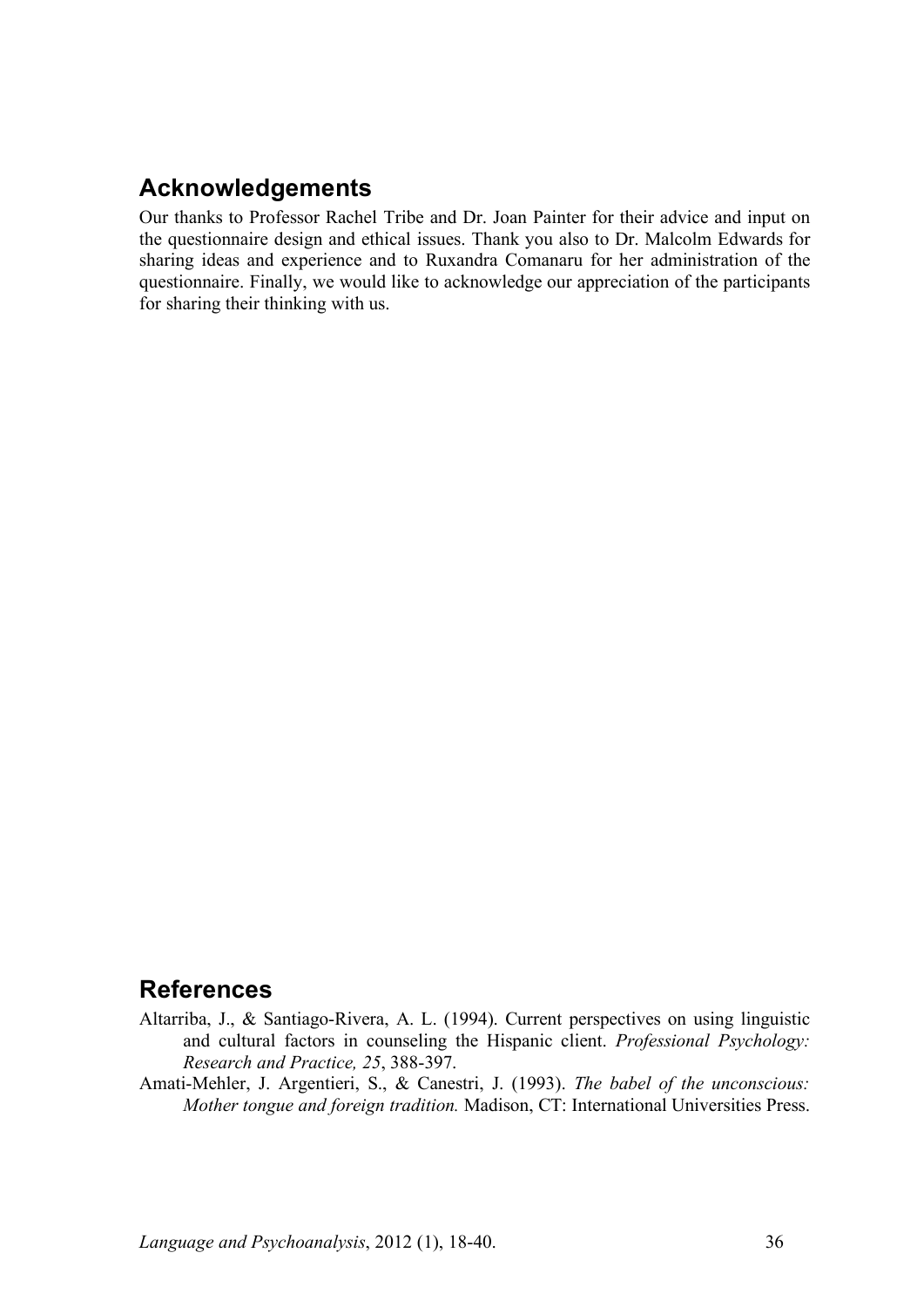- Bhaskar, R. (1979). *The possibility of naturalism: A philosophical critique of the contemporary human sciences.* Brighton, UK: Harvester.
- Bowker, P., & Richards, B. (2004). Speaking the same language? *Psychodynamic Practice, 10*(4), 459-478.
- Burck, C. (2004). Living in several languages: implications for therapy. *Journal of Family Therapy*, *26*, 314-339.
- Caldwell-Harris, C. L., Tong, J., Lung, W., & Poo, S. (2011). Physiological reactivity to emotional phrases in Mandarin–English bilinguals. *International Journal of Bilingualism 15*(3), 329–352.
- Costa, B. (2010). Mother tongue or non-native language? Learning from conversations with bilingual/multilingual therapists about working with clients who do not share their native language. *Journal of Ethnicity and Inequalities in Health and Social Care*, *3*(1), 15-24.
- De Maesschalck, S. (2012) *Linguistic and cultural diversity in the consulting room: A tango between physicians and their ethnic minority patients*. Unpublished Doctoral Dissertation, Ghent University.
- Dewaele, J.-M. (2010). *Emotions in multiple languages.* Basingstoke, UK: Palgrave Macmillan.
- Dewaele, J.-M., & Nakano, S. (2012). Multilinguals' perceptions of feeling different when switching languages. *Journal of Multilingual and Multicultural Development* DOI: 10.1080/01434632.2012.712133
- Harris, C. L. (2006) When is a first language more emotional? In A. Pavlenko (Ed.), *Bilingual Minds: Emotional experience, expression, and representation* (pp. 257- 283). Clevedon, UK: Multilingual Matters.
- Imberti, P. (2007). Exploring and understanding the language experience of the non-English-speaking immigrant. *Families in Society: The Journal of Contemporary Social Services, 88*, 67-73.
- Kaiser, H. F. (1970). A second generation Little Jiffy. *Psychometrika, 35*, 401-415.
- Li, W. (2000). *The bilingualism reader*. London, UK: Routledge.
- Moreno, J. L. (1953). *Who shall survive?* Beacon, NY: Beacon House Inc.
- Nguyen, B. (2012). *Working with monolingual and bilingual clients in the UK when English is not your first language*. Unpublished MA Dissertation, Reading University, UK.
- Ożańska-Ponikwia, K. (2011). What has personality and emotional intelligence to do with 'feeling different' while using a foreign language? *International Journal of Bilingual Education and Bilingualism* DOI:10.1080/13670050.2011.616185.
- Pavlenko, A. (2005). *Emotions and multilingualism*. New York, NY: Cambridge University Press.
- Pavlenko, A. (2006). Bilingual selves. In A. Pavlenko (Ed) *Bilingual minds: Emotional experience, expression, and representation* (pp. 1-33). Clevedon, UK: Multilingual Matters.
- Perez Foster, R. (1996). The bilingual self: duet in two voices. *Psychoanalytic Dialogues, 3*, 69-121.
- Perez Foster, R. (1998). *The Power of language in the clinical process: Assessing and treating the bilingual person*. Northvale, NJ: Aronson.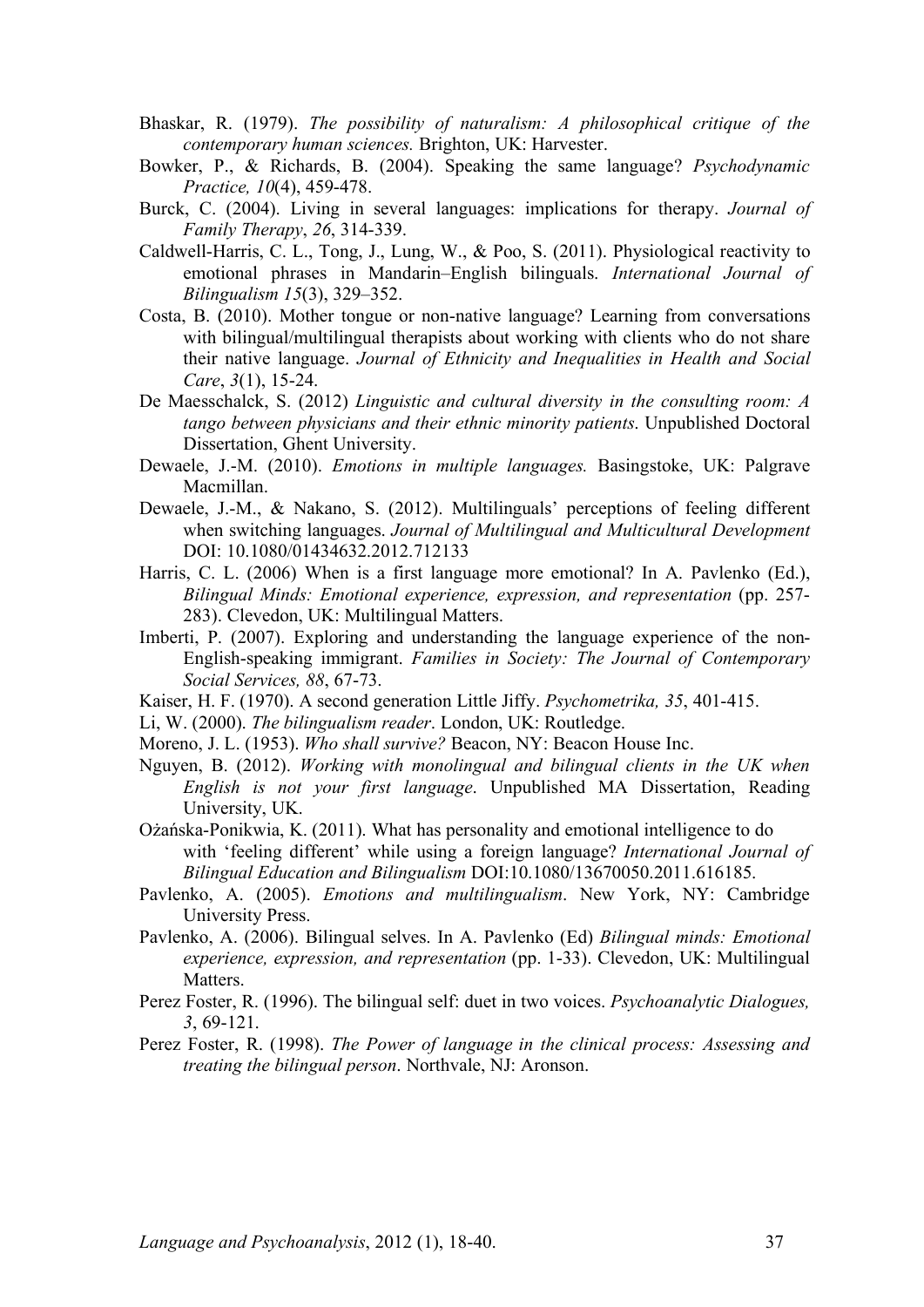- Santiago-Rivera, A. L., & Altarriba, J. (2002). The role of language in therapy with the Spanish-English bilingual client. *Professional Psychology: Research and Practice*, *33*, 30-38.
- Schrauf, R. W. (2000). Bilingual autobiographical memory: Experimental studies and clinical cases. *Culture and Psychology, 6*, 387-417.
- Stern, D. (1998). *The interpersonal world of the infant*. London, UK: Karnac.
- Stevens, S., & Holland, P. (2008). Counselling across a language gap: the therapist's experience. *Counselling Psychology Review*, *23*(3), 15-23.
- Tehrani, N., & Vaughan, S. (2009). Lost in translation using bilingual differences to increase emotional mastery following bullying. *Counselling and Psychotherapy Research*, *9*(1), 11-17.
- Winnicott, D. W. (1963). *The Maturational process and the facilitating environment.* London, UK: Karnac (reprinted 1996).
- Winnicott, D. W (1971). *Playing and reality*. London, England: Routledge.
- Wilson, R. J. (2008). *'Another language is another soul': Individual differences in the presentation of self in a foreign language.* Unpublished doctoral dissertation. Birkbeck College, University of London.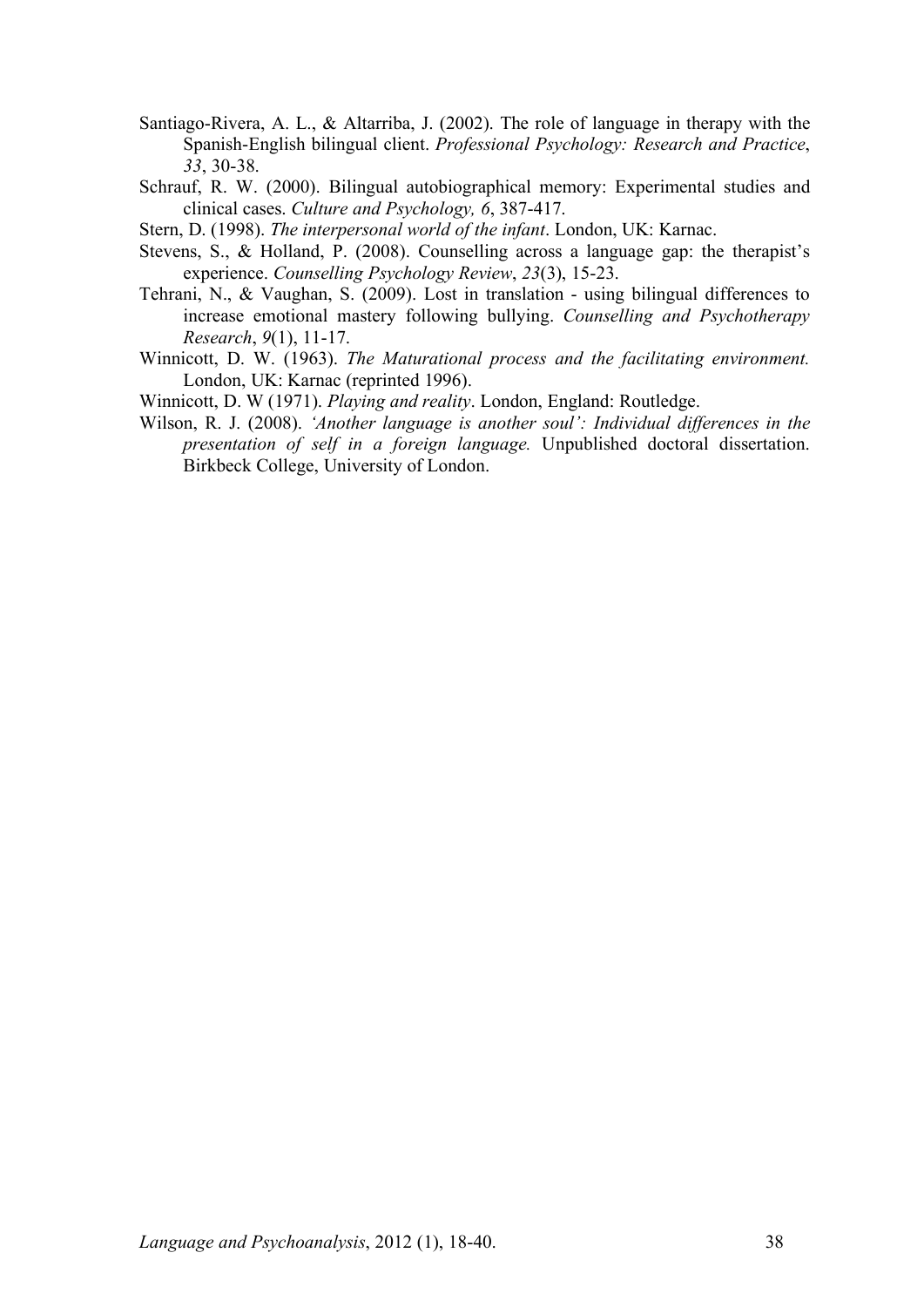## **Appendix A**

#### The Likert scale questionnaire. Instruction: "Tell us to what extent you agree with the following statements (Strongly disagree, Disagree, Neutral, Agree, Strongly Agree)"

1. I avoid certain topics when working with people with whom I do not share a first language.

2. Clients with whom I share a first language relate differently from people with whom I do not share a first language.

3. It is easier to form a therapeutic relationship with someone who shares a first language.

4. I use more non-verbal forms of communication with people who do not share my first language.

5. Speakers of more than one language can accommodate more easily in therapeutic work with a client.

6. I consider that the client's language plays a role in how they behave in therapy.

7. I consider that the languages used by the therapists in therapy play a role in how they behave as a therapist.

8. I think there are advantages to using a second language for the client in therapy.

9. I think it is an advantage being familiar with a client's culture.

10. I think being from the same culture as the client is an advantage.

11. I think my ability as a therapist has been improved by working with people who speak a different first language from my own.

12. I think that therapists with bilingual skills are able to understand clients in a different way than therapists who are monolingual.

13. I think therapists who speak more than one language are able to communicate more effectively with clients from different linguistic backgrounds.

14. I think that therapists' ability to speak more than one language attunes them more to cultural differences.

15. I think clients can use a second language as a distancing device in therapy

16. I think therapists can use a second language as a distancing device in therapy

17. I think that therapists who speak more than one language can understand clients whose first language is not that of the therapist.

18. I think the transference is likely to be affected by the client's choice of languages used in therapy.

19. Working with the transference is easier when the therapist and client share a first language.

20. I think my proficiency in my first language affects the way clients view me.

21. I think that the first language of the therapist is not relevant in therapy

22. I think that the first language of the client is not relevant in therapy

23. It is easier to express strong feelings and emotions in a second language

24. I feel that being able to work in a second language would give me more freedom to express myself

25. From my experience, I feel that levels of empathy between clients and therapists are affected by the language in which the therapy takes place

26. I feel less able to challenge clients if I share the same culture or language

27. I feel more able to challenge clients if I share the same culture or language